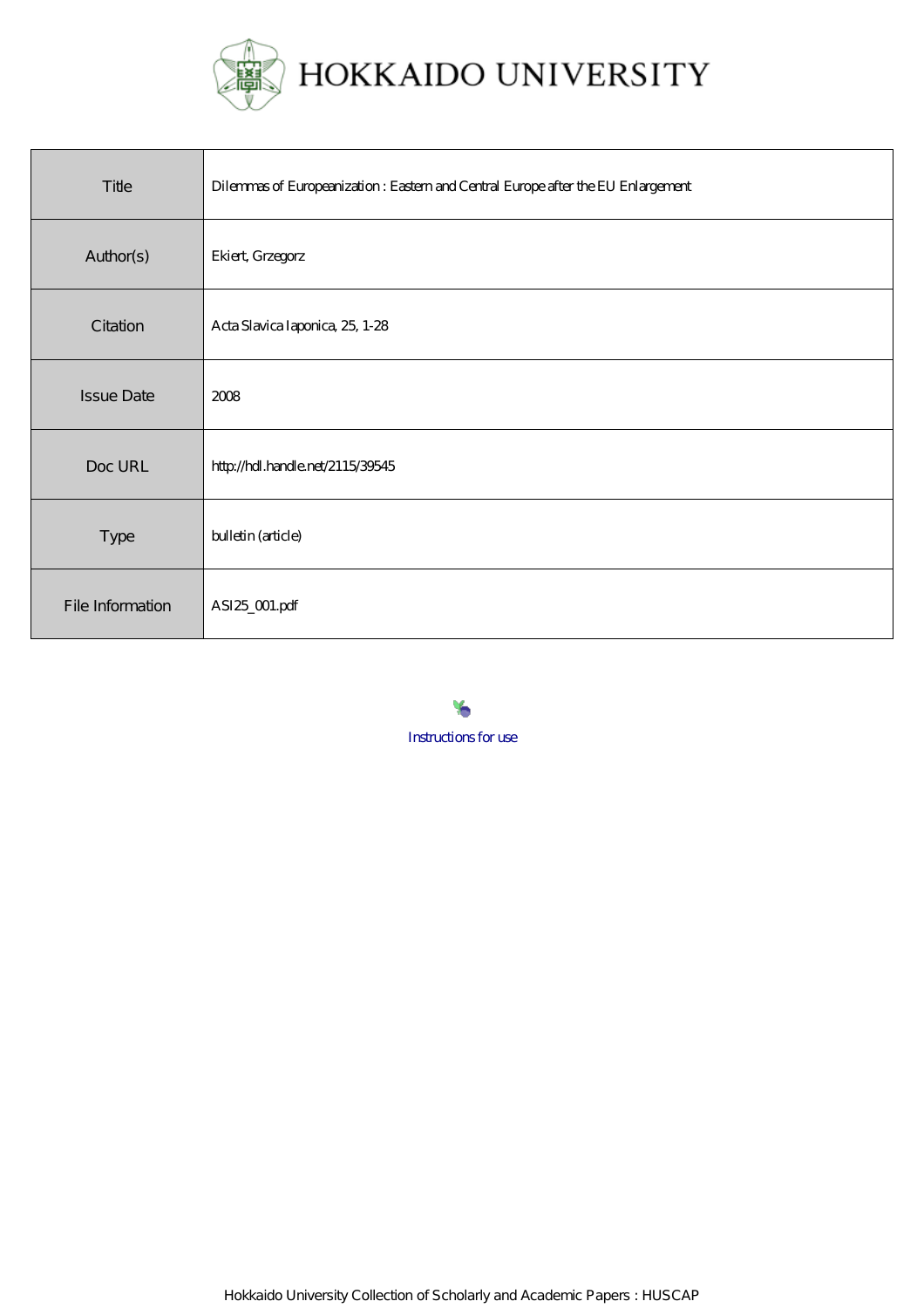# Articles

# **Dilemmas of Europeanization: Eastern and Central Europe after the EU Enlargement\***

# Grzegorz Ekiert

The EU enlargement, completed in 2004, has been hailed as one of the most significant EU accomplishments. It has also been called the most effective democracy promotion mechanism ever developed and applied. There is a lot of truth in such claims. The eight Central and East European countries that joined the EU have been the most successful examples of democratic consolidation and transition to a market economy in the entire postcommunist region. This paper examines the impact of the EU accession process on democratic consolidation and the consequences of EU membership on the quality of new democratic regimes in these countries. In the first part of the paper, I will review empirical evidence showing the diverging trajectories of postcommunist transformations and the deepening split between two parts of the former Soviet bloc. In the second part, I will sketch five dilemmas faced by the new, postcommunist members of the EU. These dilemmas reveal the tension between the requirements of EU membership and continuation of postcommunist transformations aimed at improving the quality of democracy and securing faster economic growth.

## **The EU Accession and Democratic Consolidation: Complementarity or Conflicting Logics?**

Since its inception, the European integration process has aimed at strengthening liberal democracy across Europe. Participation in emerging European institutions has been reserved for states with secure democratic systems and a consistent record of respect for political and civil rights. While this principle remained implicit in early EC documents, the presence of a strong democratic system in the candidate country soon became an explicit *sine qua non* condition for EC/EU accession.

Formally, the 1957 Treaty of Rome allowed any European country to apply for EC membership (Art. 237), subjecting the conditions of admission and

<sup>\*</sup> I would like to thank David Cameron, Anna Grzymala Busse, Jan Kubik, Milada Vachudova and Jan Zielonka for their generous comments on earlier versions of this paper. Special thanks to George Soroka and Ruxandra Paul for their editorial and substantive comments and contributions as well as to IEDA Osamu and David Wolff for their comments and suggestions.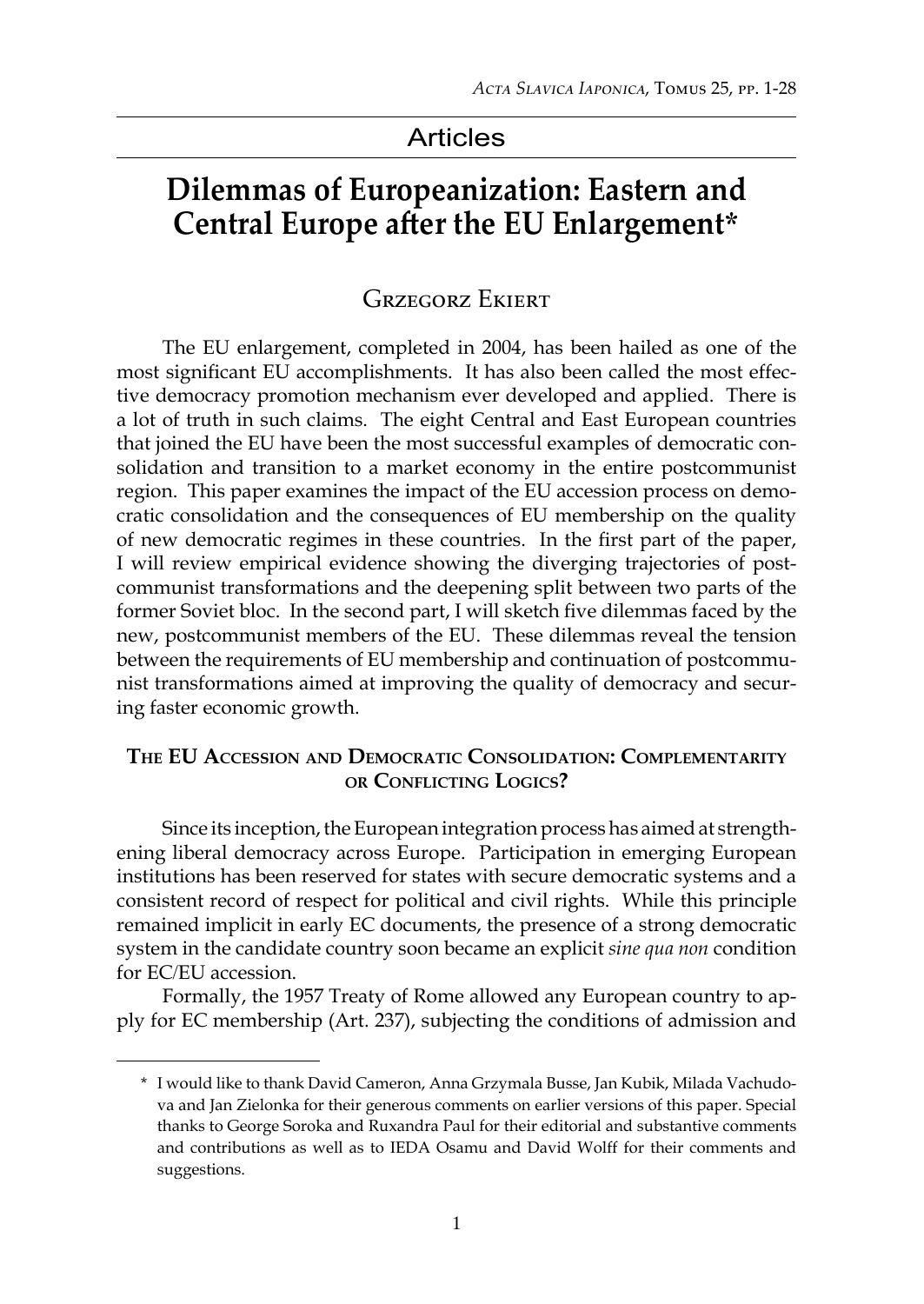necessary adjustments to Community legislation to an agreement between old member states and candidate countries. Despite the apparent openness, European leaders all knew that "a democratic political system was a necessary qualification for entry."<sup>1</sup> *De facto*, Cold War divisions excluded Eastern Europe from participation in the Community, while Spain and Portugal remained isolated because of Francisco Franco's and Antonio Salazar's dictatorships, respectively.

When demands for Mediterranean enlargement emerged in the 1960s, European institutions systematically emphasized through their actions the strong link between the possibility of EC accession and the existence of a liberal democratic system in the candidate country. Hence, in 1962 the European Commission ignored Spain's written request to open pre-accession negotiations. The EC suspended its association agreement with Greece in response to the 1967 right-wing coup that ushered in a military dictatorship. Likewise, the authoritarian nature of Salazar's regime excluded Portugal from membership in the Council of Europe and, by extension, the EC. Meanwhile, three well-established democracies (Great Britain, Denmark and Ireland) joined the Community in 1973. The power of precedent thus confirmed and reinforced the general assumption: a country had to be democratic in order for its application for accession to be even considered.<sup>2</sup>

The collapse of authoritarian regimes in the 1970s enabled the Iberian countries to seek EC membership as part of their democratic consolidation strategy. "Europa conosco" (Europe is with us) was the campaign slogan of the eventually victorious Portuguese Socialist Party that supported the fledgling democracy and energetically sought EC membership in those tumultuous years. The European Community also used Mediterranean enlargement as an effective tool for securing liberal democracy in the region, reestablishing ties with candidate countries in the aftermath of authoritarian isolationism, and preventing their potential slippage into the Soviet bloc.

Similarly, the collapse of communist regimes across Central and Eastern Europe provided an opportunity for extending the zone of freedom and democracy beyond the former "Iron Curtain." The prospect of EU membership emerged as a powerful factor in shaping the internal and external policies pursued by political actors in the new European democracies. "Rejoining Europe" became again a grand political project for the "other" Europeans. Consolidating democracy and building a market economy were means to achieving this goal.

<sup>1</sup> Neill Nugent, "Previous Enlargement Rounds" in Neill Nugent, ed., *European Union Enlargement* (Basingstoke and New York: Palgrave Macmillan, 2004), p. 28.

<sup>2</sup> António Costa Pinto and Nuno Severiano Teixeira, "From Atlantic Past to European Destiny," in Wolfram Kaiser and Jürgen Elvert, eds., *European Union Enlargement: A Comparative History,* Routledge Advances in European Politics (London and New York: Routledge, 2004), p. 114.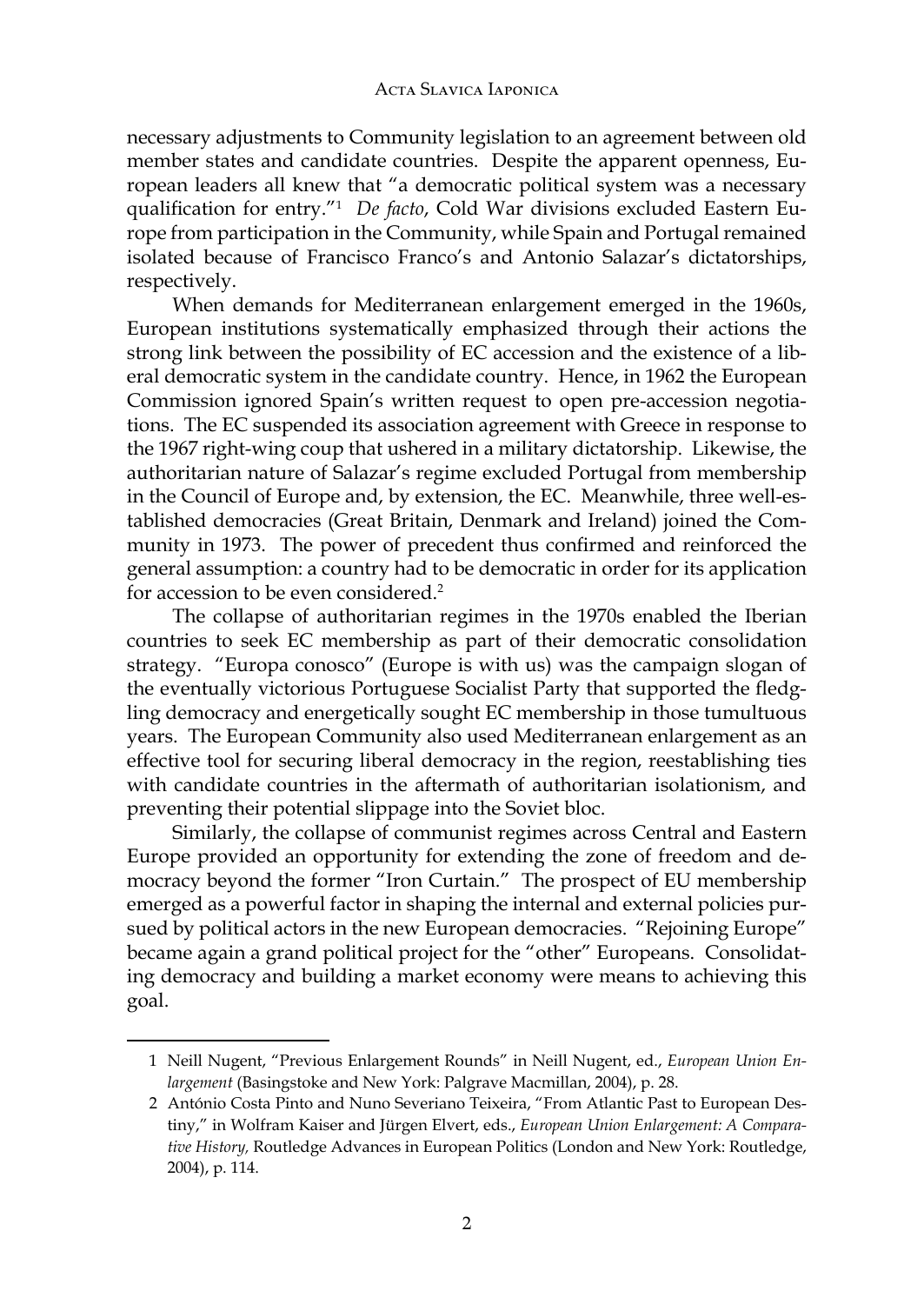EU member states, along with their leaders and institutions, responded generously to this aspiration. Shortly after 1989, enlargement to the East became an official policy objective of the EU. In order to prepare postcommunist countries for future integration into the EU, complex aid schemes and conditionality frameworks were developed, and significant resources were committed.3 The purpose of these policies was to facilitate economic transformations, lock in the democratic gains, diminish the prospects of domestic conflicts and cross border security threats, and further support the strengthening of democracy in the region. In many respects, this has been one of the most consistent and powerful democracy promotion mechanisms ever developed.<sup>4</sup>

The prospect of EU membership formed the centerpiece of democracy promotion, providing powerful incentives that shaped policy preferences, identities, and the agendas of political actors in the region. Membership in the EU, according to Whitehead,

"[G]enerates powerful, broad-based and long term support for the establishment of democratic institutions because it is irreversible, and sets in train a cumulative process of economic and political integration that offers incentives and reassurances to a very wide array of social forces [...] it sets in motion a very complex and profound set of mutual adjustment processes, both within the incipient democracy and in its interaction with the rest of the Community, nearly all of which tend to favor democratic consolidation [...] in the long run such 'democracy by convergence' may well prove the most decisive international dimension of democratization..."<sup>5</sup>

Although most of the EU efforts since the early 1990s have focused on supporting the transition to a market economy and on strengthening governance capacity (Smith argues that only 1% of aid was spent on direct promo-

<sup>3</sup> E.g. David Bailey and Lisa de Propris, "A Bridge Too Phare? EU Pre-Accession Aid and Capacity Building in the Candidate Countries," *Journal of Common Market Studies* 42:1 (2004), pp. 77-98; Frank Schimmelfennig, Stefan Engert and Heiko Knobel, "Costs, Commitments and Compliance: the Impact of EU Democratic Conditionality on Latvia, Slovakia and Turkey," *Journal of Common Market Studies* 41:3 (2003), pp. 495-518; Wade Jacoby, *The Enlargement of the European Union and NATO: Ordering from the Menu in Central Europe* (Cambridge: Cambridge University Press, 2004); Milada A. Vachudova, *Europe Undivided, Democracy, Leverage and Integration after Communism* (Cambridge: Cambridge University Press, 2005); Geoffrey Pridham, *Designing Democracy: EU Enlargement and Regime Change in Postcommunist Europe* (London: Palgrave Macmillan, 2005); Heather Grabbe, *The EU's Transformative Power: Europeanization through Conditionality in Central and Eastern Europe* (London: Palgrave Macmillan, 2006).

<sup>4</sup> Karen Smith, "Western Actors and the Promotion of Democracy," in Jan Zielonka and Alex Pravda, eds., *Democratic Consolidation in Eastern Europe* (Oxford: Oxford University Press, 2001), pp. 31-57.

<sup>5</sup> Laurence Whitehead, "Three International Dimensions of Democratization," in Laurence Whitehead, ed., *The International Dimensions of Democratization: Europe and the Americas* (Oxford: Oxford University Press, 1996), p. 19.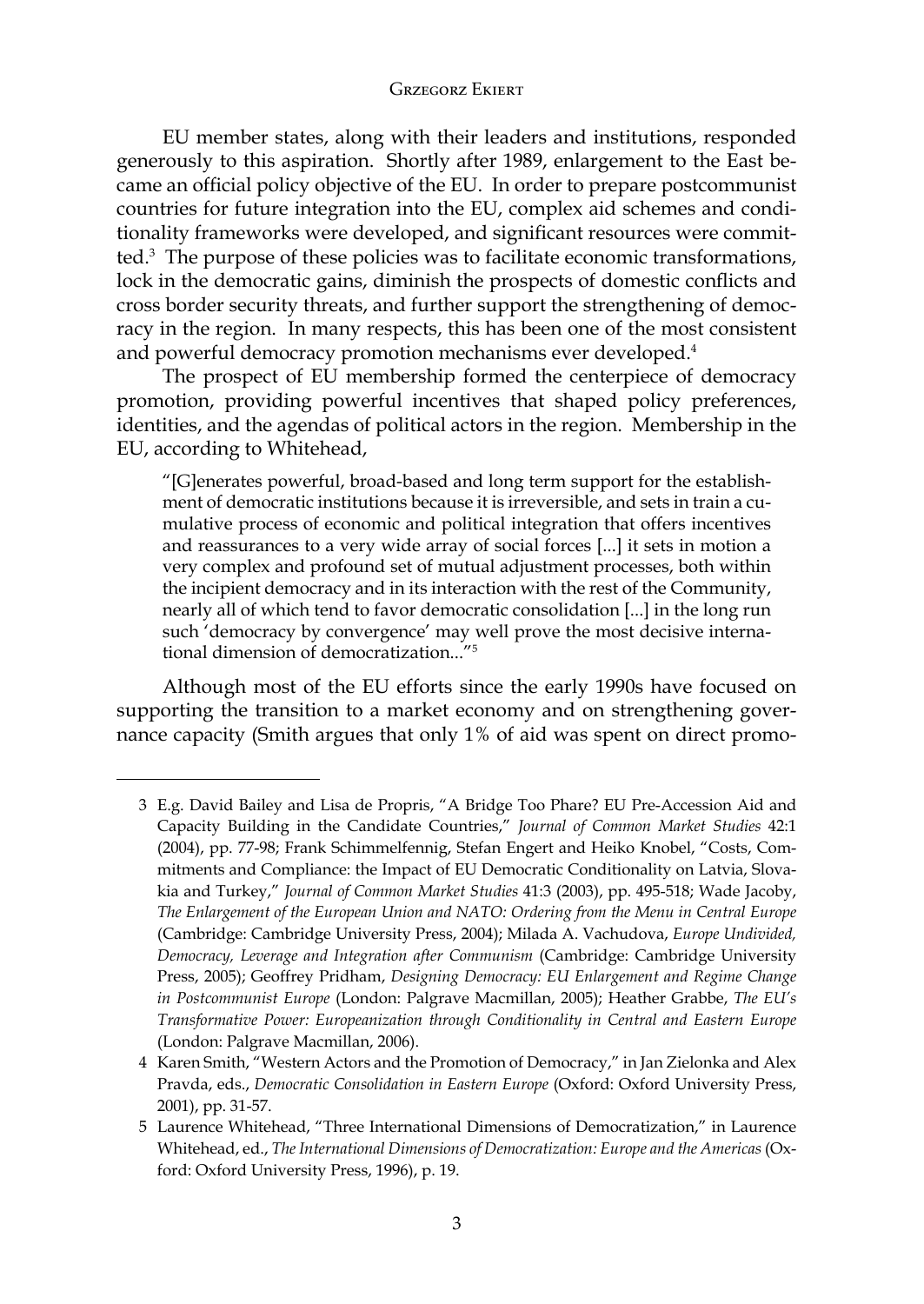tion of democracy), the presence of democratic institutions and practices was a condition *sine qua non* for establishing formal linkages and mutual obligations, and for the commitment of resources. Very early in the accession process "human rights clauses" were added to all cooperation and association agreements.<sup>6</sup> The so-called "Copenhagen criteria" formalized conditions for membership and stipulated that "membership requires that the candidate country has achieved stability of institutions guaranteeing democracy, the rule of law, human rights and respect for and protection of minorities, the existence of a functioning market economy as well as the capacity to cope with competitive pressures and market forces within the Union."<sup>7</sup>

Consequently, the yearly Commission Reports assessing the progress of preparations for accession focused on investigating the quality and stability of democratic institutions and procedures, along with the presence of social, economic and cultural rights and minority protection rights, respect for civil and political rights, fairness of elections, and an independent judiciary. Political pressure and the threat of exclusion from subsequent stages of the enlargement process were applied at any sign of backtracking from commitments to democratic procedures and guarantees of equal political rights. (Some countries made notable political efforts to respond to such criticisms, as the cases of Slovakia and Latvia illustrate.) The European Commission's concerns over the quality of democracy in the candidate countries suggest that the process of EU enlargement was designed to facilitate consolidation in the newly established East European democracies.

The assumption about a complementarity between the process of European integration and requirements of democratic consolidation in Central and Eastern Europe has often been challenged. Critics of the enlargement process, often coming from different political persuasions, have cast a suspicious eye on the motives, goals, and tactics the EU employed in pursuing "eastern enlargement," describing it alternately as a "neo-Byzantine," "neo-colonial," or "neoimperial" project.<sup>8</sup> Concurrently, they have claimed that elite efforts to succeed in membership negotiations distorted the democratic policy making process, leaving the emerging East European democracies as shallow, unaccountable postcommunist states wherein society was increasingly disenchanted with both Europe and democracy. Accepting that accession requirements may be beneficial in the short run given the inherent challenges of postcommunist transitions, many critics nonetheless insisted that the long-term consequences

<sup>6</sup> Schimmelfennig et al., "Costs, Commitments and Compliance."

<sup>7</sup> Council of the European Union, *Presidency Conclusions* (Brussels: Copenhagen European Council, 1993).

<sup>8</sup> Kjell Engelbrekt, "Multiple Asymmetries: The European Union's Neo-Byzantine Approach to Eastern Enlargement," *International Politics* 39 (2002), pp. 37-52; Jozsef Borocz, "Introduction: Empire and Coloniality in the 'Eastern Enlargement' of the European Union," in Jozsef Borocz and Melinda Kovacs, eds., *Empire's New Clothes. Unveiling EU Enlargement* (Central European Review, 2001).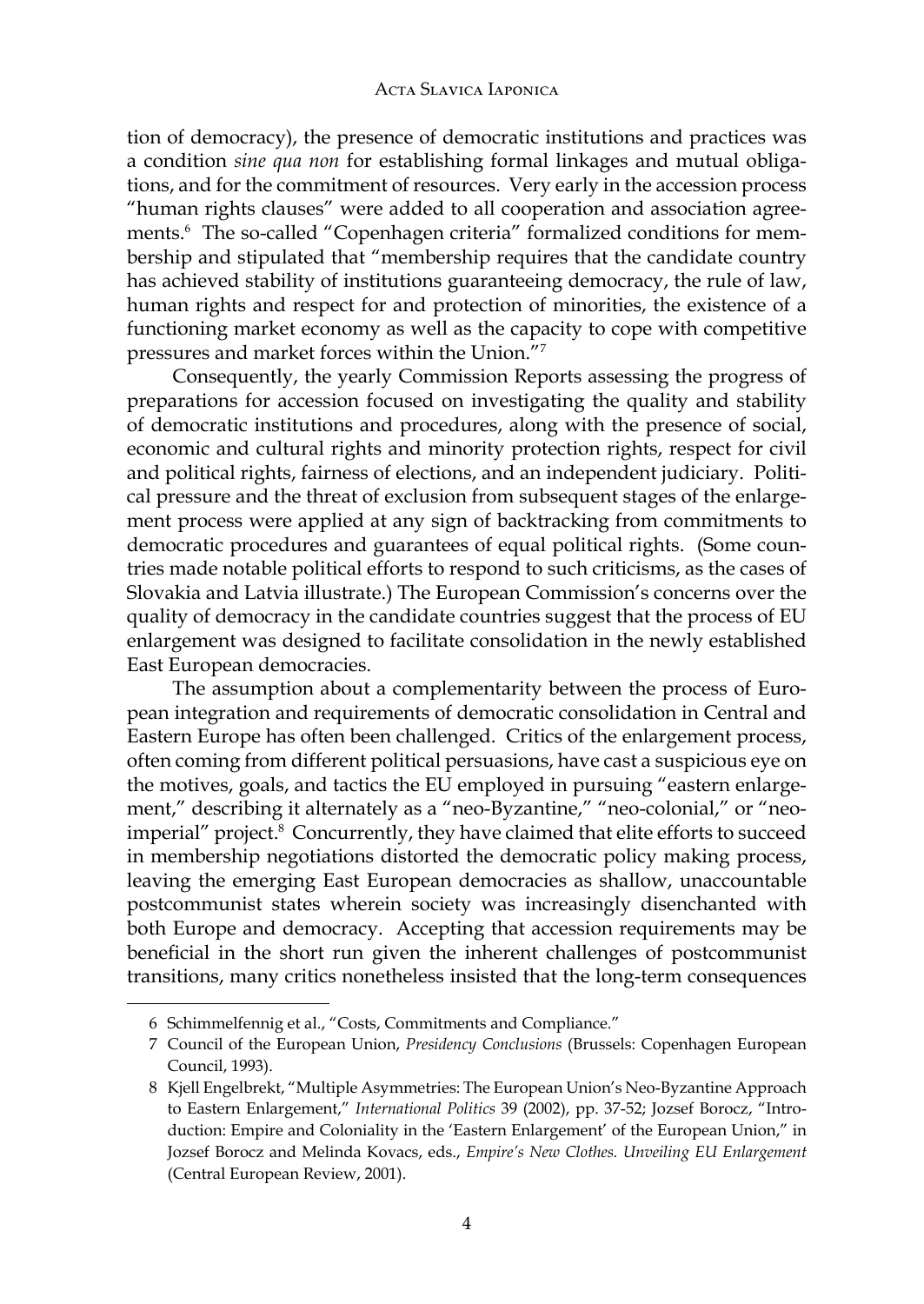of accession are less certain and may indeed prove potentially harmful to democracy. They argued that EU accession policies undermine the consolidation of democracy by restricting and suppressing public debates, excluding popular actors from the policy making process, and distorting political accountability. In their view, the EU has exported its democratic deficit to Eastern Europe, thereby magnifying it and jeopardizing a historical opportunity to create fully legitimate and participatory democracies in the region. The fact that the EU assigns relatively meager resources to promoting democracy relative to those directed towards state-building and economic reforms reinforces this point. As Alex Pravda once quipped, the EU "can live with democratic deficits more easily than with budgetary or administrative ones."<sup>9</sup> Claims about the existence of conflicting logics between EU enlargement and democratic consolidation in Eastern Europe have been cast, however, in a very general way and based on selectively presented evidence. The possible negative scenarios, their exact causes, mechanisms and consequences remain poorly specified and inadequately investigated.

The EU accession negotiations were indeed one-sided and elite-driven. Power asymmetries inherent in this process created various grievances and challenged unrealistic expectations. East European politicians and bureaucrats came to resent the distinct "institutional tutors and pupils" dynamics.10 EU double standards (for example, in protection of ethnic minorities rights) were widely criticized.<sup>11</sup> As in previous enlargements, "bargaining demands by applicants countries for recognition of their particular circumstances were stripped away one by one until a deal was stuck that disproportionately reflected the priorities of existing members."12 Moravcsik and Vachudova nevertheless argue that "while candidates have had to comply with the EU's requirements and acquiesce to certain unfavorable terms, EU membership has remained a matter of net national interest. On balance, the sacrifices demanded of them seem entirely in keeping with the immense adjustment, and immense benefits, involved<sup>"13</sup>

Another set of arguments pointing to possible conflicting logics between EU accession and requirements of postcommunist transformations focused on the process of transition to a market economy. In their 1996 paper, Sachs and Warner argued that the policy of harmonization with EU economic institu-

<sup>9</sup> Alex Pravda, in Jan Zielonka and Alex Pravda, eds., *Democratic Consolidation in Eastern Europe. Volume 2: International and Transnational Factors* (Oxford: Oxford University Press, 2001), p. 13.

<sup>10</sup> Wade Jacoby, "Tutors and Pupils: International Organizations, Central European Elites, and Western Models," *Governance* 14:2 (2001), pp. 169-200.

<sup>11</sup> Michael Johns, "'Do As I Say, Not As I Do': The European Union, Eastern Europe and Minority Rights," *East European Politics and Societies* 17:4 (2003), pp. 682-699.

<sup>12</sup> Andrew Moravcsik and Milada Anna Vachudova, "National Interests, State Power, and EU Enlargement," *East European Politics and Societies* 17:1 (2003), p. 45.

<sup>13</sup> Moravcsik and Vachudova, "National Interests," p. 42.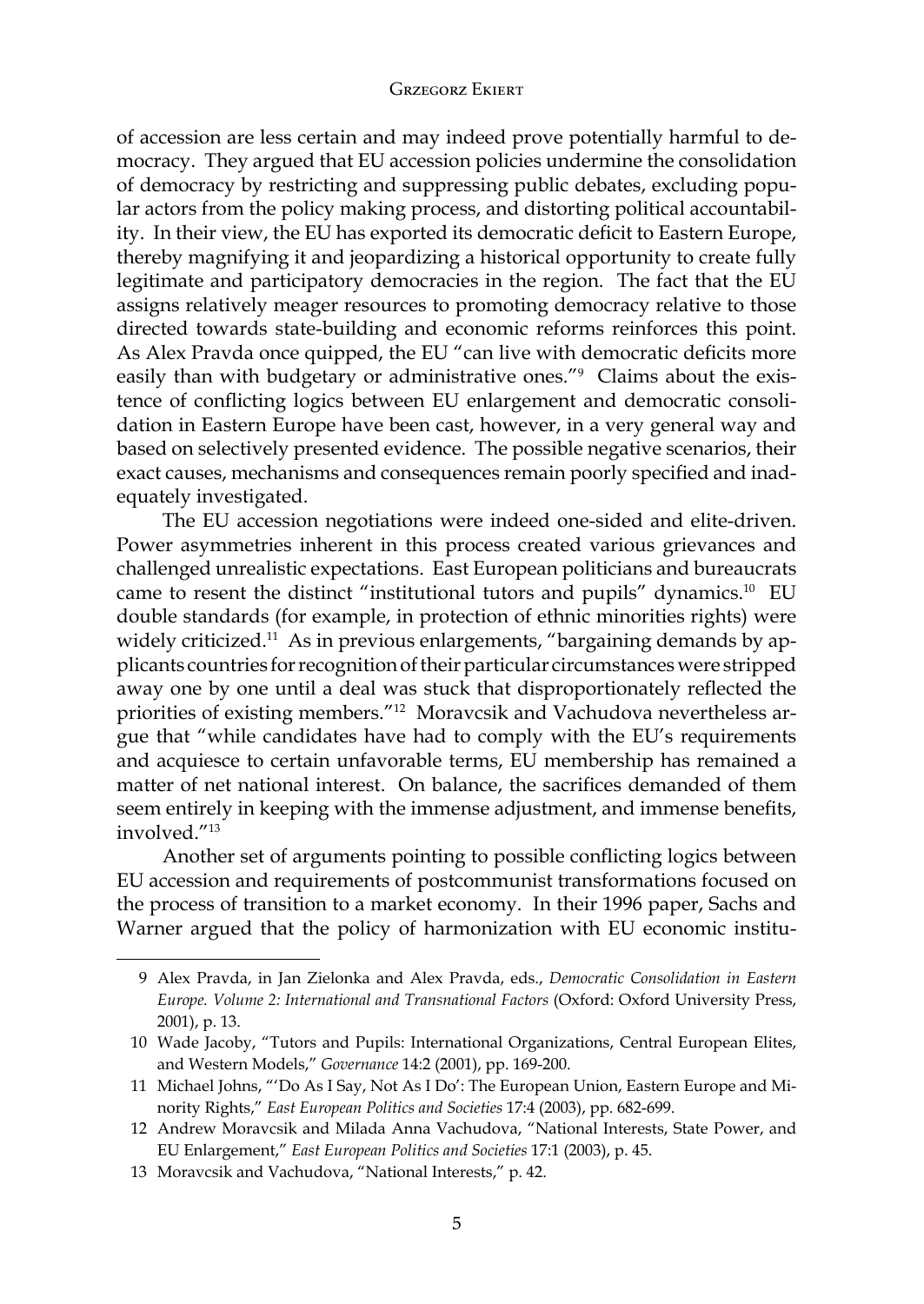tions, regulations, and policies is likely to slow down economic growth in the region and dramatically increase the time needed to close the existing income gap between old and new members. They calculated that after adopting the EU economic model, it would take 141, 120, and 111 years respectively for the GDPs of Poland, Hungary and Czech Republic to reach 90 percent of the EU average. Adopting very liberal economic institutions and policies, however, could potentially reduce the respective time period to 31, 23, and 20 years. This argument was echoed in a report published by the Cato Institute, 14 according to which "incoming EU members had to choose between the common market on the one hand and economic liberty on the other. Instead of concluding freetrade agreements with the EU, the CEECs were cajoled into an increasingly centralized super state, in which most of their comparative advantages will be legislated out of existence. As a result, economic growth in Central and Eastern Europe will continue to be suboptimal."<sup>15</sup> Citing the example of Estonia, Tupy claims that "as a result of enlargement negotiations, Estonia was forced to introduce 10,794 new tariffs against imports from outside of the EU. Estonia was also forced to adopt a number of nontariff barriers, such as quotas, subsidies, and anti-dumping duties. Unfortunately, such protectionism increases food prices and lowers Estonians' standard of living."16 Consequently, one could assume that slower economic growth and persistent wealth disparities in Europe may generate adverse consequences for democratic politics in new member states.

In sum, on the eve of the EU enlargement to the East there were two operative images of the possible effects EU membership would have on the new East European democracies. One emphasized the complementarity between EU accession and the building of democracy and a market economy in the region, whereas the second stressed the existence of conflicting logics between the requirements of accession and the necessities of further political and economic reforms. Supporters of the conflict view claimed that the EU undermines new democracies in Eastern Europe by exporting its democratic deficit and dictating unfavorable conditions for membership. All the available evidence, however, shows that the new member and candidate countries are today better off both politically and economically than other countries in the former Soviet bloc.

In order to better understand the impact of EU membership on democratization and economic growth, we need more systematic empirical research employing comparative research designs. Such research should include not only East European cases, but also those from previous rounds of EU enlargement and from other democratizing countries and regions. We also need ana-

<sup>14</sup> Marian Tupy, "EU Enlargement. Costs, Benefits, and Strategies for Central and Eastern European Countries," *Policy Analysis* 489 (Cato Institute, September 18, 2003).

<sup>15</sup> Tupy, "EU Enlargement," p. 1.

<sup>16</sup> Tupy, "EU Enlargement," p. 2.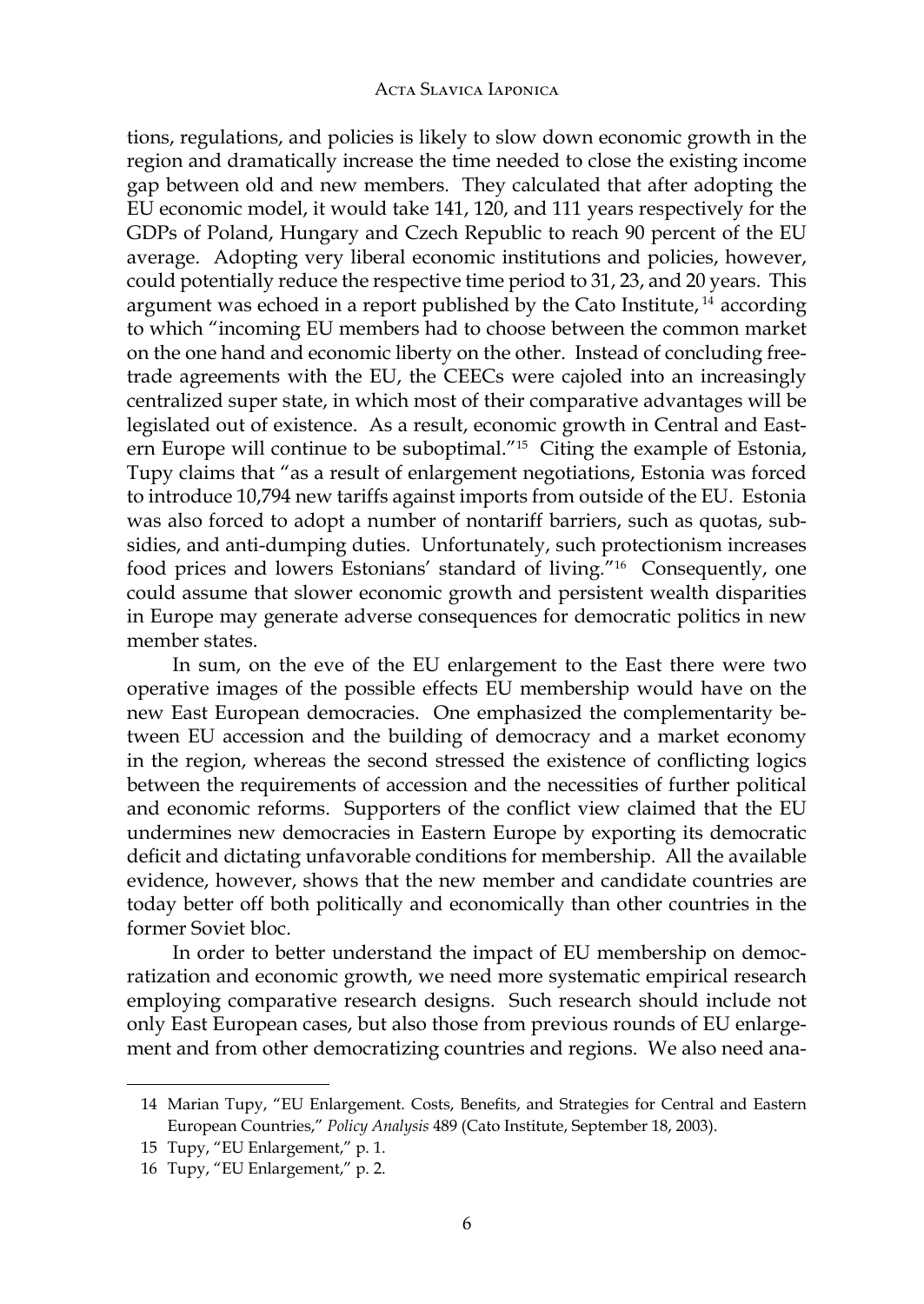lytical approaches capable of transcending the theoretical and methodological divisions among the various sub-fields within the social science disciplines. I agree with Schimmelfennig and Sedelmeier<sup>17</sup> that existing research on enlargement is under-theorized, relies too heavily on single case, policy and descriptive studies and neglects important aspects of enlargement. However, I also think that existing studies are too heavily influenced by analytical frameworks developed within the sub-field of international relations. In short, the study of enlargement and its implications needs more theoretical, methodological, and empirical diversity.

# **The State of Postcommunist Transformations**

What is the state of democracy across the postcommunist world and what evidence do we have to assess how successful countries of the region have been in building democratic political regimes? A few conclusions emerge from a simple review of widely available comparative data.





\* For representational clarity, the reciprocal of the Heritage Foundation indices is used for each country so that a larger score indicates greater economic freedom.

<sup>17</sup> Frank Schimmelfennig and Ulrich Sedelmeier, "Theorizing EU Enlargement: Research Focus, Hypotheses, and the State of Research," *Journal of European Public Policy* 9:4 (2002), pp. 500-528.

<sup>18</sup> Sources: www.freedomhouse.org; www.ebrd.com; www.heritage.org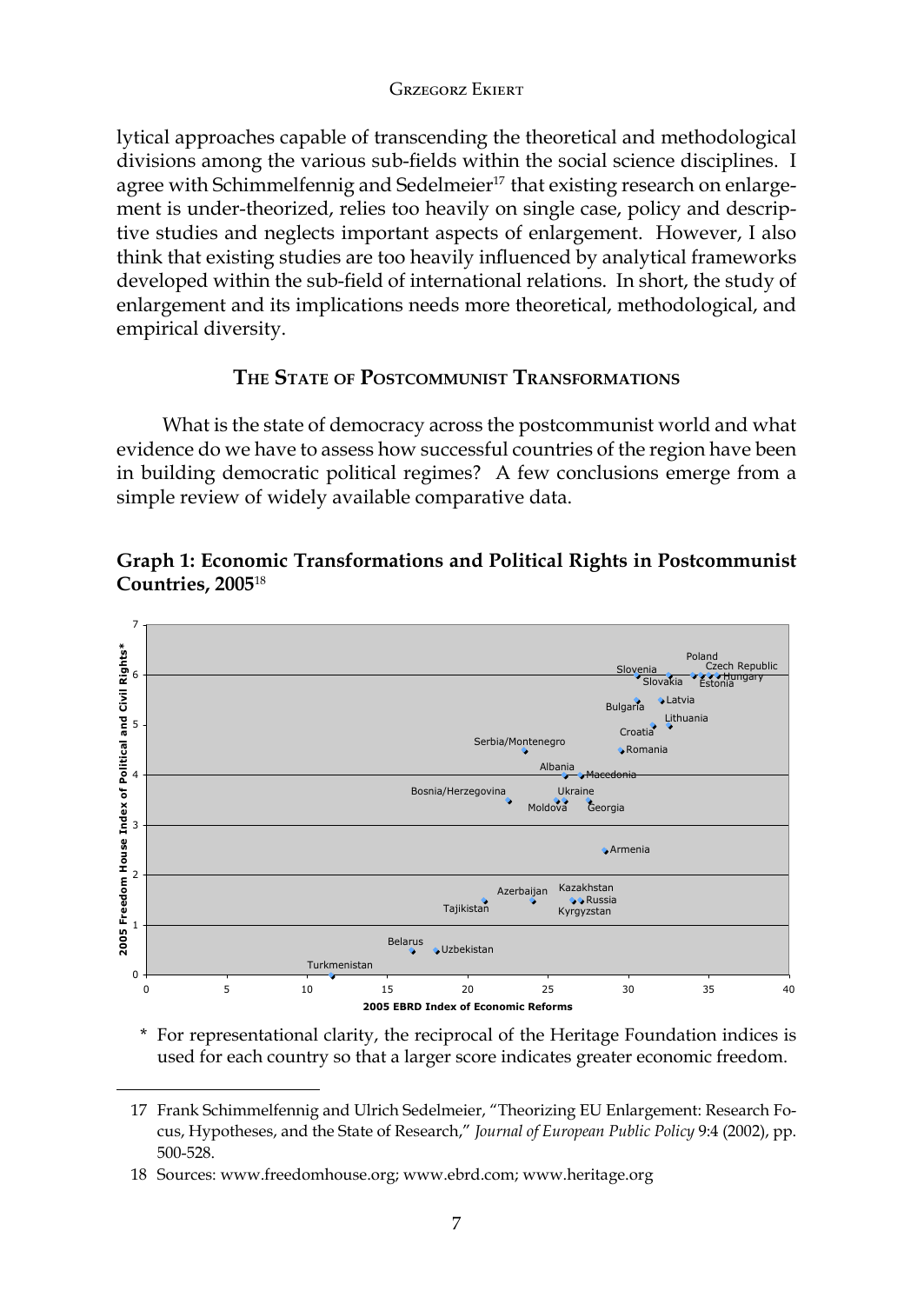First, there has been a striking divergence in political outcomes across the postcommunist space. A graph charting the progress of economic reforms as measured by the EBRD index and the extent of political rights and liberties as measured by the Freedom House Index shows that postcommunist countries that have recently joined the European Union have made considerable progress on both dimensions. These states have working market economies and the quality of their democratic institutions is similar to that enjoyed by the citizens of established Western democracies. These eight countries are closely followed by Bulgaria and Romania who joined the EU in January 2007, and by likely future EU member Croatia. Political and economic reforms in other Balkan countries as well as the other countries that emerged from the former Soviet Union are less advanced, as evidenced by much lower scores on these two indexes.

While the pace of change in the leading countries has lately become more consistent, their political and economic reforms were already more advanced in the mid-1990s. Recent data, however, show a growing split between these two parts of the former Soviet bloc, as well as a deepening of sub-regional divisions. On the one hand, there exists a striking convergence between the new member states of the EU and the official candidate countries. They are richer and have lower levels of income inequality and poverty. Moreover, their economies are growing faster, while liberal democratic standards are safeguarded by consolidated democratic systems. On the other hand, the majority of former Soviet republics (including Russia) have emerged poorer and less egalitarian while concurrently being plagued by more severe economic difficulties, massive corruption, and increasingly authoritarian political tendencies.<sup>19</sup>

Diverging patterns of postcommunist transformations have been thoroughly debated in the discipline of comparative politics (see, for example, Vachudova and Snyder 1997, Hellman 1998, Fish 1998, Greskovits 2001, McFaul 2002, Frye 2002, Bunce 1999 and 2003, Ekiert and Hanson 2003, Grzymala Busse 2003, O'Dwyer 2004), $^{20}$  and consensus exists among scholars on many impor-

<sup>19</sup> Grzegorz Ekiert, Jan Kubik and Milada Vachudova, "Democracy in the Postcommunist World: An Unending Quest," *East European Politics and Societies* 21:1 (2007), pp. 1-24.

<sup>20</sup> Milada Vachudova and Timothy Snyder, "Are Transitions Transitory? Two Types of Political Change in Eastern Europe Since 1989," *East European Politics and Societies* 11:1 (1997), pp. 1-35; Joel Hellman, "Winners Take All: The Politics of Partial Reform in Postcommunist Transitions," *World Politics*, 50:2 (1998), pp. 203-234; Steven M. Fish, "The Determinants of Economic Reform in the Post-Communist World," *East European Politics and Societies*, 12:1 (1998), pp. 1-35; Bela Greskovits, "Rival Views of Postcommunist Market Society," in Michal Dobry, ed., *Democratic and Capitalist Transitions in Eastern Europe. Lessons for the Social Sciences* (Amsterdam: Kluwer, 2002), pp. 19-49; Michael McFaul, "The Fourth Wave of Democracy and Dictatorship. Noncooperative Transitions in the Postcommunist World," *World Politics* 54 (January 2002), pp. 212-244; Timothy Frye, "The Perils of Polarization: Economic Performance in Postcommunist World," *World Politics* 54:3 (2002), pp. 308-337; Valerie Bunce, "The Political Economy of Postsocialism," *Slavic Review* 58:4 (1999), pp. 756- 793; Valerie Bunce, "Rethinking Recent Democratization. Lesson from the Postcommunist Experience," *World Politics* 55 (2003), pp. 167-192; Grzegorz Ekiert and Stephen E. Hanson,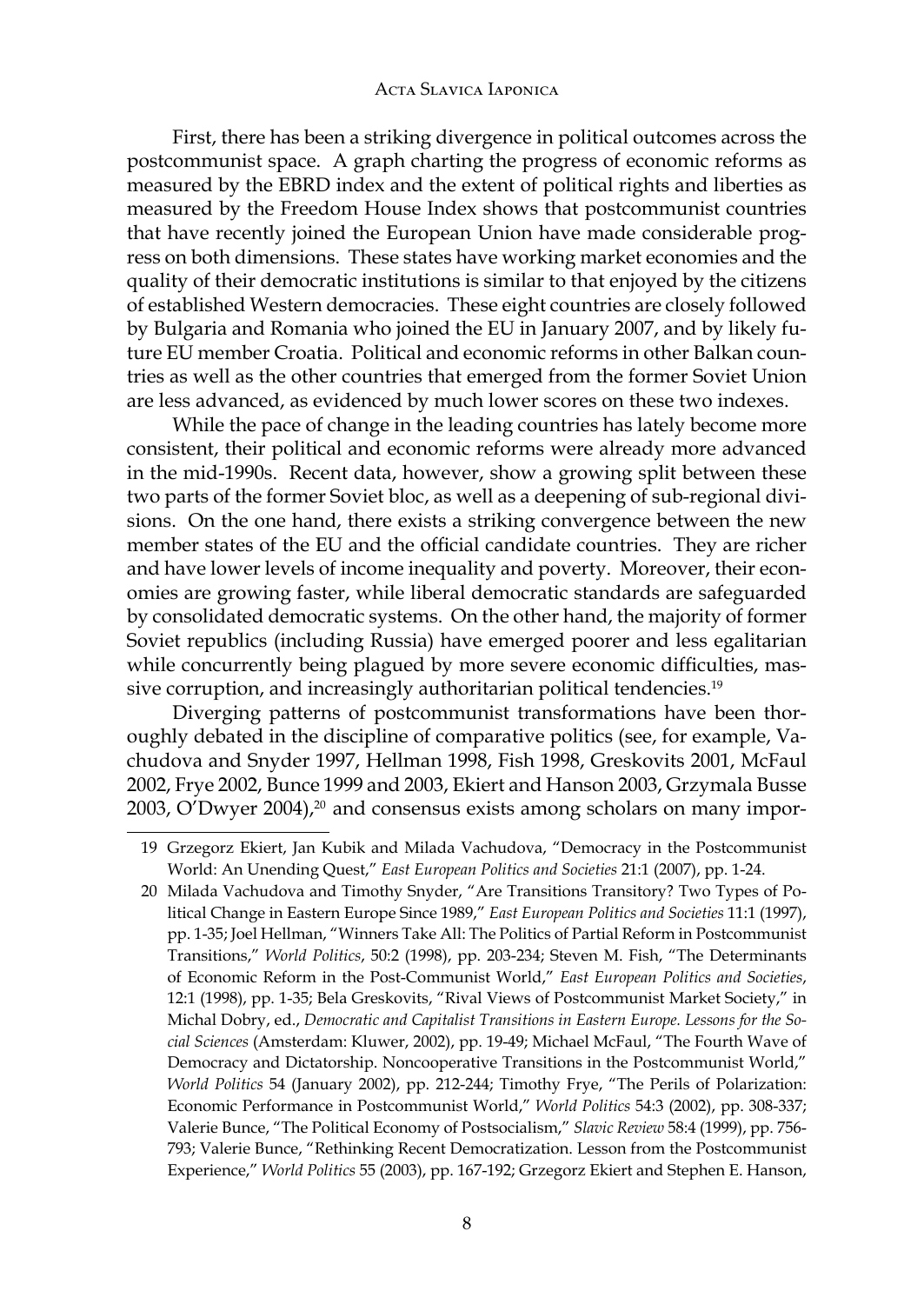tant issues. Various authors, however, cite the centrality of different explanatory factors, including historical legacies, initial social and economic conditions, types of democratic breakthroughs, the choice of democratic institutions and the dominant features of domestic political competition, and the influence of powerful international actors in support of democratic consolidation. Given the small number of cases under consideration, it is difficult to decide which factor is most important. By looking carefully at these cases we can, however, propose a number of possibilities.

One potential way of testing these alternative explanations would be to look at cases where the outcome of transition was uncertain. Scholars have proposed just such a strategy for evaluating the impact of EU democratic conditionality policy on states that have a strong geographical claim for EU membership but have followed different postcommunist trajectories.<sup>21</sup> They show that it is difficult to detect its impact in consistently pro-Western, liberal and reform-minded countries that have been the leaders of postcommunist transformations. In states such as Poland and Hungary, EU conditionality simply reinforced the existing trajectory of liberal democratic and economic reforms, though it did make a substantial imprint on specific policy areas. Similarly, the EU has had little impact on the countries dominated by nationalist and authoritarian political forces (such as Belarus). However, in countries with both pro- and anti-reformist parties and shifting patterns of policies, EU conditionality has produced more discernible effects (as in the case of Slovakia). Yet it is clear that more research is still needed to disentangle the complex relationships between historical legacies, domestic factors and international constraints.

Another useful way to assess the outcomes of postcommunist transformations is to compare East European countries to other cases of democratization in different regions of the world. A comparative examination of the progress of democratic consolidation across different geographic regions (again measured by the Freedom House Index) reveals that postcommunist Europe splits into two distinct groups. In the first, democracy is more advanced than in any other region that experienced third wave democratization, save for Southern Europe. Among states that comprise the second group, however, democracy is lagging behind all other regions of the world.

This simple comparison shows that postcommunist countries can claim both the best and the worst record in transitioning from authoritarianism to

eds., *Capitalism and Democracy in Central and Eastern Europe. Assessing the Legacy of Communist Rule* (Cambridge: Cambridge University Press, 2003); Anna Grzymala-Busse and Abby Innes, "Great Expectations: The EU and Domestic Political Competition in East Central Europe," *East European Politics and Societies* 17:1 (2003), pp. 64-73; Conor O'Dwyer, "Runaway State Building: How Political Parties Shape States in Postcommunist Europe," *World Politics* 56:4 (2004), pp. 520-553.

<sup>21</sup> Frank Schimmelfennig, *Democratic Conditionality and Democratic Consolidation in Eastern and Central Europe* (paper presented at CES conference, Harvard University, December 2003); Vachudova, *Europe Undivided*.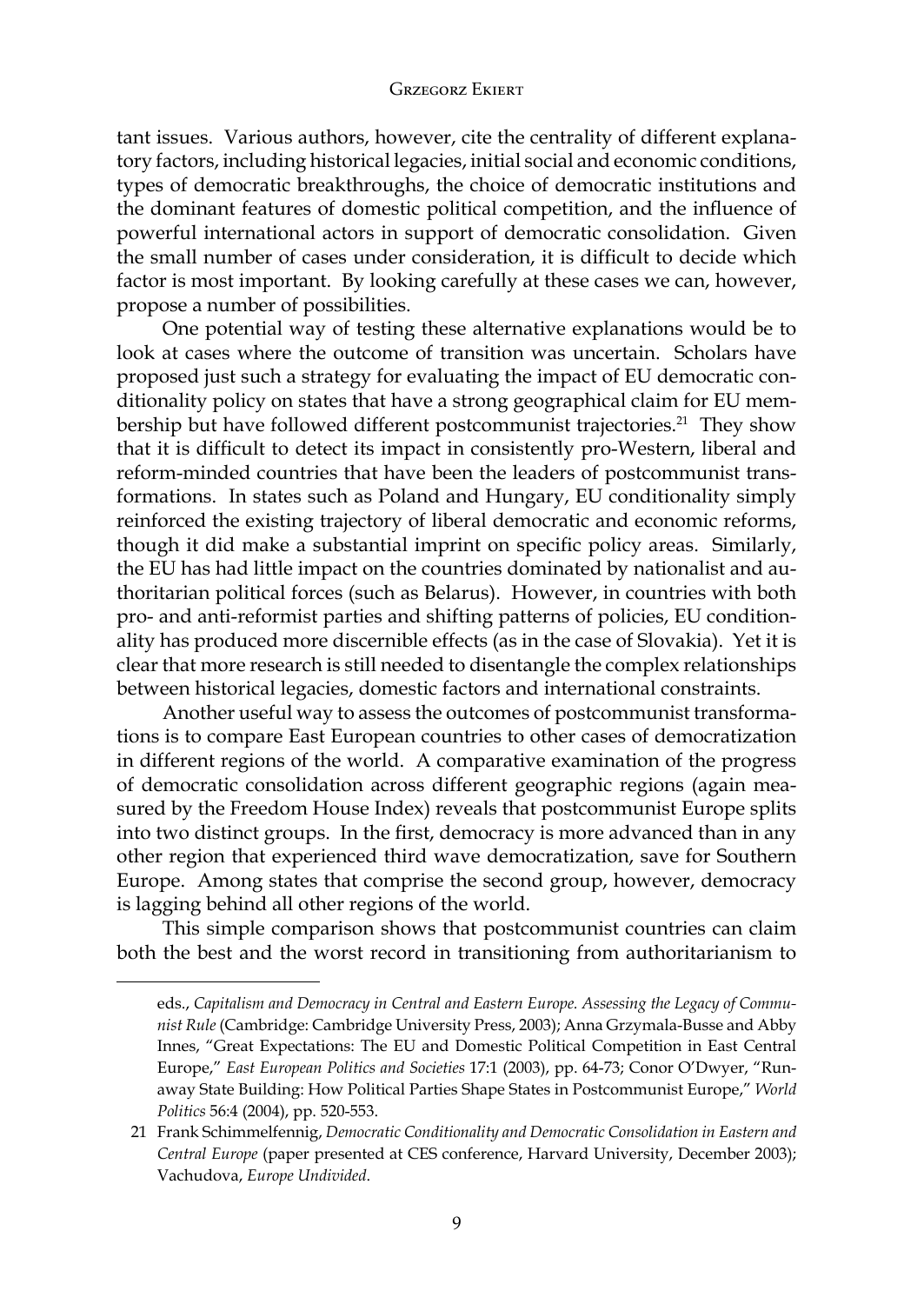

 $\mathbf{Graph~2: Cross-regional~Compansion~of~Third~Wave~Democracies^{22}}$ 

\* For representational clarity, the reciprocal of the Heritage Foundation indices is used for each region so that a larger score indicates greater economic freedom.

democracy. In eight leading countries the speed of democratic consolidation (defined as improvement in the areas of political rights, liberties, and democratic practices) was unexpectedly fast. In the case of these countries, early concerns about the potential for legacies of communist rule and initial conditions unfriendly to democracy to impede the reform process proved largely unfounded. As such, the extent of rights and liberties in these new EU member countries reached the level enjoyed by stable Western democracies shortly after the transition and these rapid democratic gains stabilized at a high level. Attesting to the latter point, there were no significant setbacks to democracy in these states as measured by their Freedom House scores. In contrast, Freedom House scores for many countries that emerged from the Soviet Union (including Russia) not only showed lower initial gains, but have also demonstrated a persistent tendency towards decline in recent years.

In sum, compelling evidence demonstrates that the progress of democratic transformations in one part of the former Soviet bloc has been swift and consistent during the last decade and a half. In stark contrast, the other part of the former Soviet bloc has been steadily backsliding into authoritarianism. This suggests that the EU policy of making countries eligible for EU mem-

<sup>22</sup> Regional averages of Freedom House scores for political rights and civil liberties were added and divided by 2. Then the scores were reversed: the higher score indicates more extensive rights and liberties (my thanks to Amy Linch for her work on the three graphs).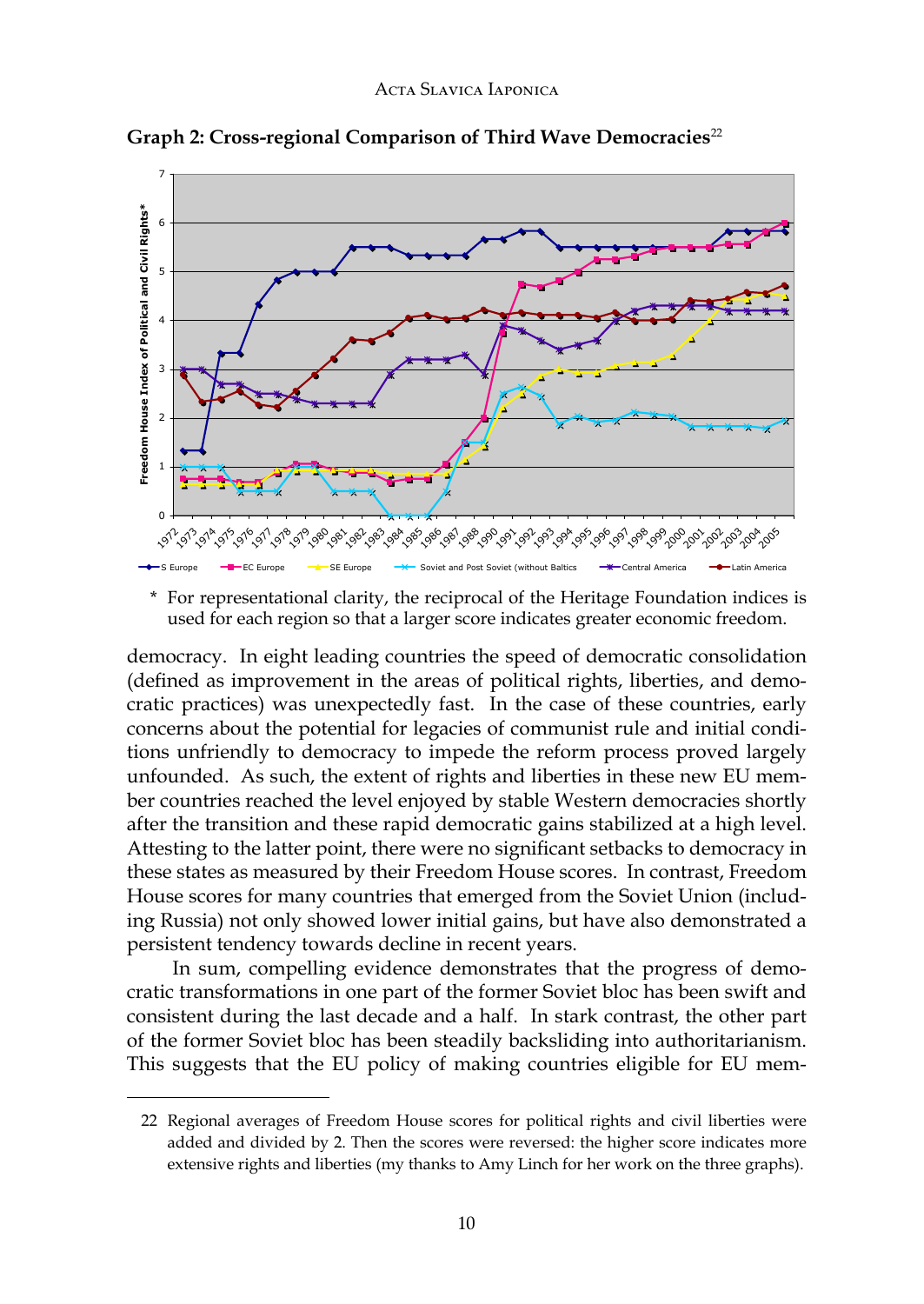Graph 3: Comparative Cross-regional Data for All New Democracies, **1998-2006**23



\* For representational clarity, the reciprocal of the Heritage Foundation indices is used for each region so that a larger score indicates greater economic freedom.

bership provided a powerful mechanism for facilitating the consolidation of democracy. Thus, if consolidated democracy is perceived as characterized by stable political institutions, the rule of law, accordance of extensive protections for political and civil rights, and the transparency and predictability of political processes, accession appears compatible with these objectives. Qualifying for EU membership required aspirant states to significantly expand their administrative and judicial capacity, impose clear standards of legal protection, and to safeguard expansive social and political rights. But in order to strengthen this conclusion, we need to carefully investigate the role played by regional differences and historical legacies, as it may well be that differences in initial conditions were responsible for a large part of the evinced outcome. Future waves of enlargement, which may include other Balkan countries and possibly also Turkey, Ukraine, Moldova and Belarus, may provide additional empirical evidence to test the impact of EU conditionality.

<sup>23</sup> The Heritage Foundation Index is based on 50 economic variables grouped into 10 categories: Trade policy, Fiscal burden of government, Government intervention in the economy, Monetary policy, Capital flows and foreign investment, Banking and finance, Wages and prices, Property rights, Regulation, and Informal market activity. Each category is evaluated on a score of 1-5 with 1 representing policies most conducive to economic freedom and 5 representing policies least conducive to economic freedom. See www.heritage.org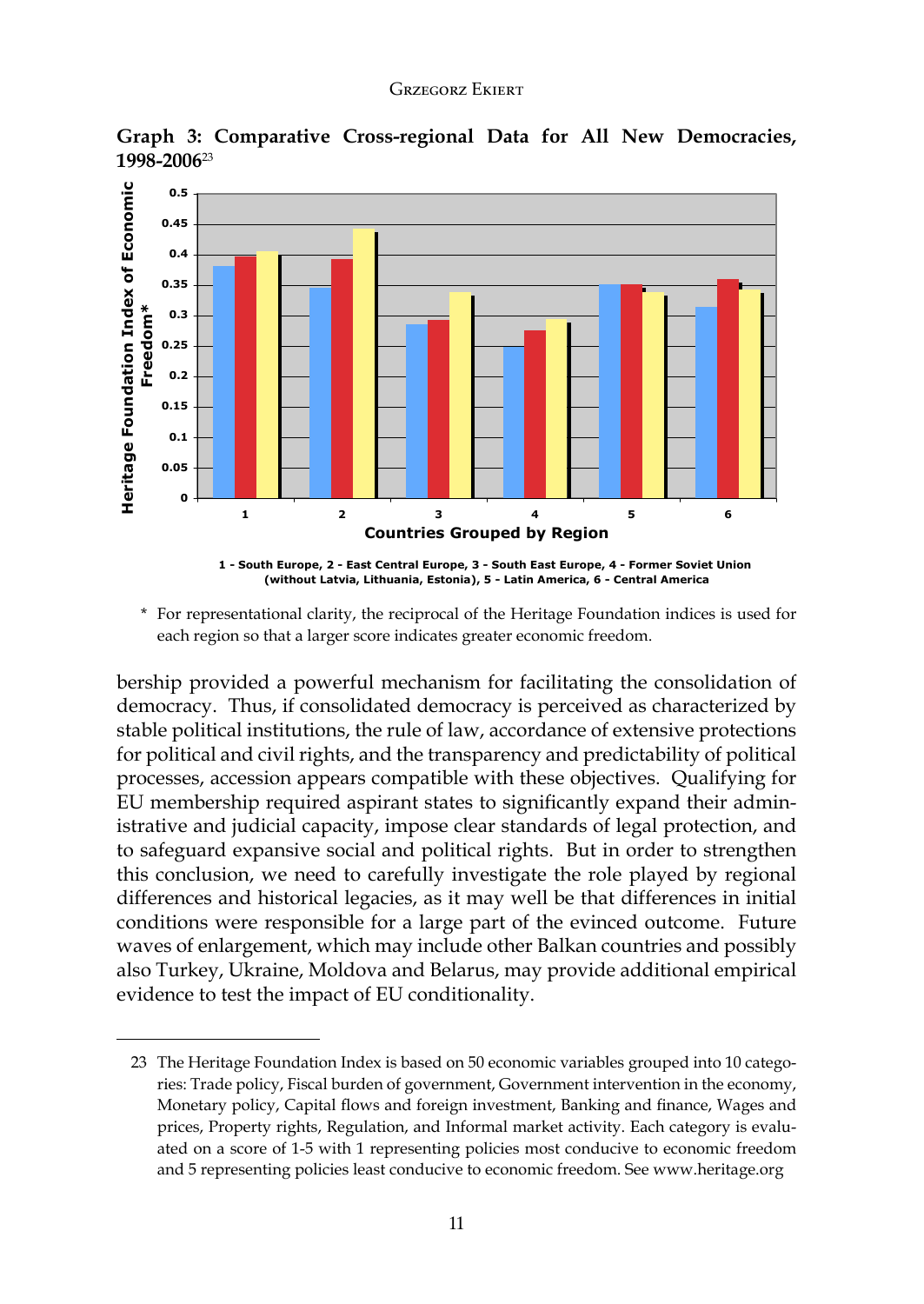

**Average Social Security Expenditure as a Share of GDP 1980-2000 Graph 4: Average Social Security Expenditure as a Share of GDP 1980-2000**<sup>24</sup>

Source: World Development Indicators

It should also be noted that successful postcommunist countries not only made swift and significant progress in building democracy, but that their transition to a market economy was also faster and more durable than in other postcommunist sub-regions and post-authoritarian regions. This is important since historical experience indicates that a working market economy provides an indispensable foundation for a functioning democratic polity. While the EBRD index captures well the differences in economic transition among postcommunist countries, it is more difficult to find equally consistent and solid cross-regional comparative data. One possibility is to use the Heritage Foundation Index of economic freedom that ranks ten policy dimensions on the scale from 1 (most free) to 5 (not free).

Despite legacies of centrally planned economies, the eight leading East Central European countries rank relatively high in terms of economic freedom. In institutional terms, their economies are very similar to Southern European economies that were never collectivized and have enjoyed the benefits of EU membership for over two decades. East Central European economies also rank higher than the economies in other recently democratized regions. This is a

<sup>24</sup> Robert R. Kaufman, *Market Reform and Social Protection: Lessons from the Czech Republic, Hungary, and Poland* (Paper prepared for the IV General Assembly of the Club of Madrid, Prague, 10-12 November 2005).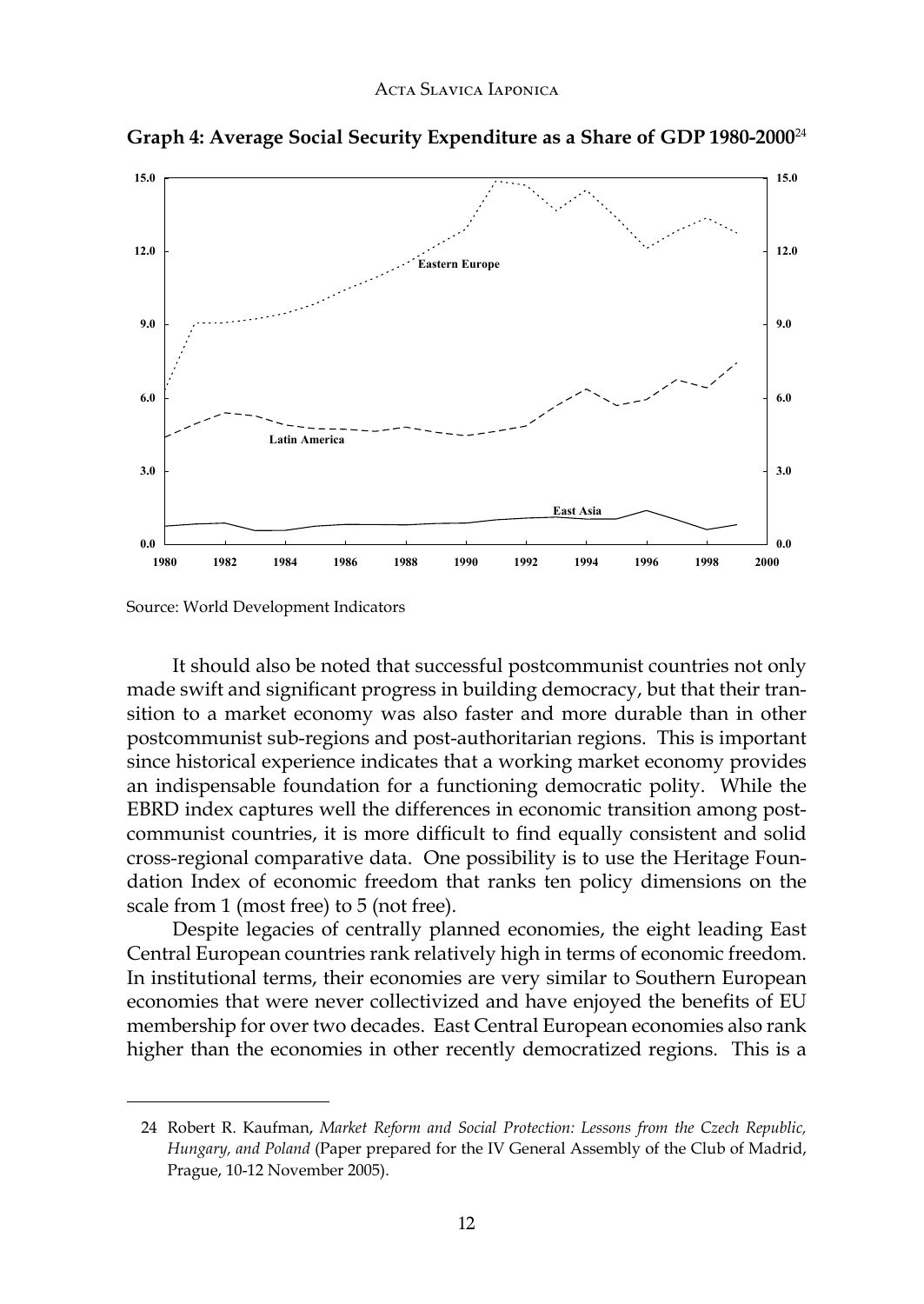surprising outcome given the well-known difficulties in constructing market economies and sustaining liberal economic policies.

Cross-regional comparison likewise shows that broad social protection programs and a high level of social expenditure characterize postcommunist political economy systems. According to Robert Kaufman,<sup>25</sup> these expenditures are remarkably higher in Eastern Europe than in other regions. Moreover, they increased significantly following the collapse of the communist regimes.

There exist striking intra-regional disparities in levels of national wealth, economic growth, poverty and social expenditures. Moreover, all relevant economic and social indicators show a substantial and growing gap between the new EU member and candidate countries and other parts of the former Soviet bloc. For example, in 2004 the Gross National Income per capita for new EU members was \$7,876, while it was only \$1,279 for CIS countries (World Bank 2005). Similarly, new EU member states have the lowest poverty levels among the former communist countries, while high levels of poverty characterize the low-income CIS region (on par with the poorest regions of the world). The middle income CIS countries exhibit moderate poverty levels. There are also significant disparities in social spending, as the table below illustrates.

|                | Cash Transfers/ $GDPa$ | Social expenditure/GDPb |
|----------------|------------------------|-------------------------|
| Poland         | 17.7                   | 29.5                    |
| Czech Republic | 12.1                   | 25.5                    |
| Hungary        | 16.5                   | 32.3                    |
| Bulgaria       | 11.8                   | 14.1                    |
| Romania        | 8.9                    | 16.5                    |
|                |                        |                         |
| Estonia        | 10.0                   | 26.0                    |
| Latvia         | 11.8                   | 26.5                    |
| Lithuania      | 9.6                    | 19.3                    |
|                |                        |                         |
| <b>Belarus</b> | 8.9                    | 8.3                     |
| Kazakhstan     | 6.9                    |                         |
| Russia         | 7.5                    | 8.5                     |
| Kyrgyzstan     | 12.4                   |                         |
| Ukraine        | 9.4                    | 9.8                     |

**Table 1: Estimates of Cash Transfers and Social Expenditures**<sup>26</sup>

Sources: a. Keane and Prasad (2002:34), from Milanovic (1998) b. Orenstein and Wilkins (2001: 4, Table 1), from Boeri (2000)

What can be concluded from this cursory overview of the political and economic transformations that have taken place in the postcommunist world? Explaining economic success is as difficult as explaining political success. The most obvious fact is that fifteen years after the collapse of communist regimes,

<sup>25</sup> Adapted from Kaufman, *Market Reform and Social Protection*.

<sup>26</sup> Ibid.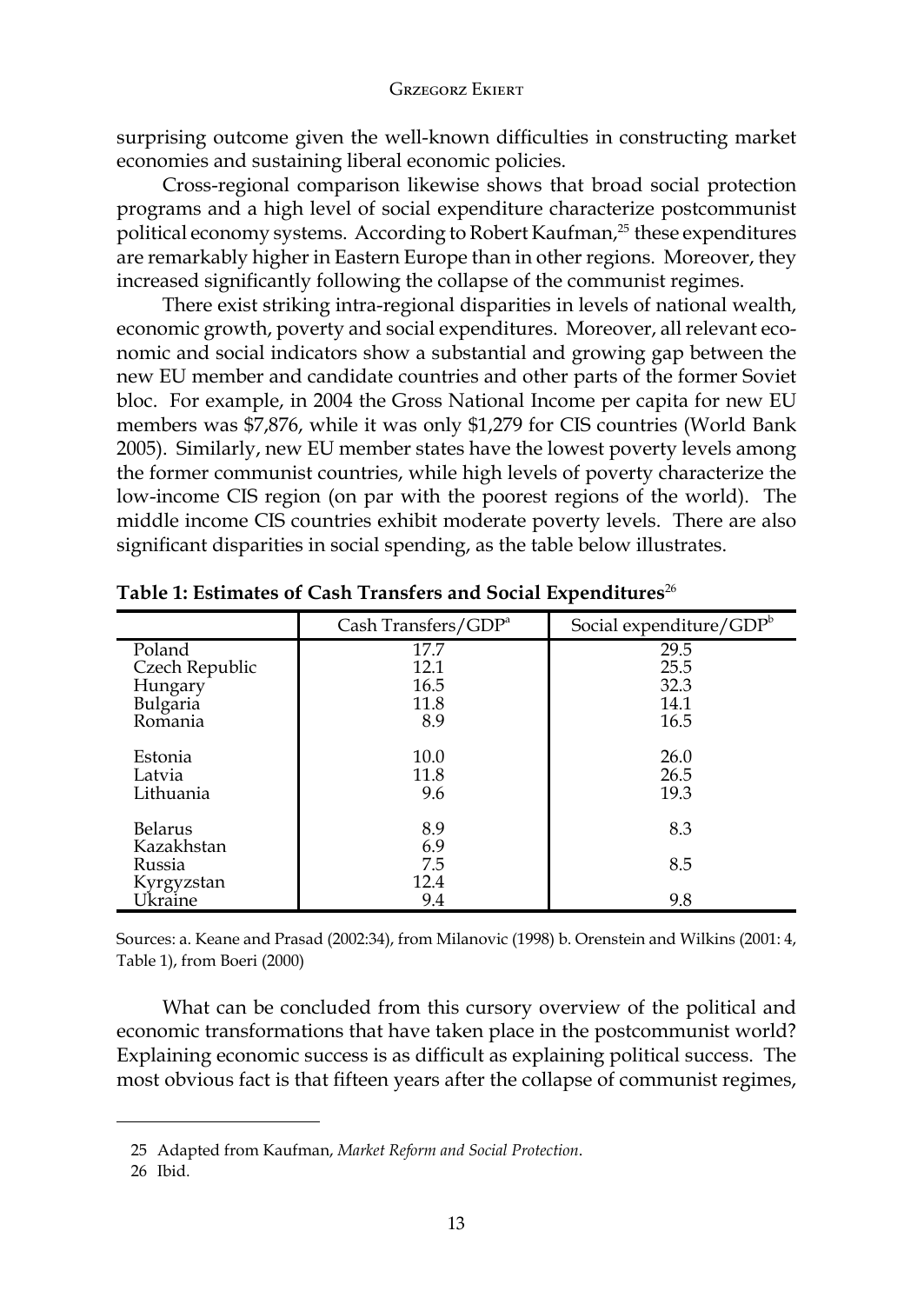a wide range of political systems exists in the region, and the split between the two parts of the former Soviet bloc is deepening. While some countries enjoy highly functional democratic institutions, others suffer under authoritarian regimes of various hues. More importantly, despite the welcome phenomenon of "colored revolutions" – an attempt to renew the commitment to democracy in some of the postcommunist countries – the prevailing tendency in the post-Soviet region is toward "competitive authoritarianism."<sup>27</sup>

It is also evident from this overview that the most successful postcommunist countries have established the closest relations with the European Union. These countries have benefited from European aid and monitoring, democratic conditionality strategies, institutional and knowledge transfer, foreign investment, and, above all, from the real prospect of EU membership. The benefits and constraints proffered by the EU have shaped the character of domestic political competition, informed the agendas of many political and economic actors, and expanded opportunities for reformers. As a result, new EU member countries have implemented the most advanced economic reforms, leading to a reduction in social inequalities and the burgeoning of extensive welfare policies, all while experiencing consistent economic growth. In fact, their trajectory resembles most closely the successful pattern of South European transformations that took place in the 1970s and 1980s. Thus one important conceptual challenge is to establish whether these developments should be explained primarily by contextual factors specific to the location of these countries in the immediate periphery of Western Europe; "correct" institutional choices and reform strategies; favorable historical legacies; beneficial configurations in patterns of domestic politics; or some other external factors, such as becoming a credible candidate for EU membership, or being subject to concerted Western pressure.

The existing literatures, focusing specifically on the effects of European integration relative to member states, the impact of enlargement on accession countries, and the role of international factors in democratic consolidation, do not offer any conclusive evidence about the nature of the interaction between external actors and domestic politics. This may be a result of inadequate research design, as well as specific analytical weaknesses and methodological shortcomings. Studies of Europeanization deal almost exclusively with old EU members. The impact of European integration on existing member states remains under-theorized and understudied, although a large number of works focusing on these issues have recently been published.<sup>28</sup> As Goetz and Hix note,

<sup>27</sup> Steven Levitsky and Lucan Way, "Elections Without Democracy: The Rise of Competitive Authoritarianism," *Journal of Democracy* 13:2 (April 2002), pp. 51-66; Steven Levitsky and Lucan Way, "International Linkage and Democratization," *Journal of Democracy* 16:3 (July 2005), pp. 20-34; Steven Levitsky and Lucan Way, "Linkage, Leverage and the Post-Communist Divide," *East European Politics and Societies* 27:21 (2007), pp. 48-66; Stephen Holmes, "A European Doppelstaat?" *East European Politics and Societies* 17:1 (2003), pp. 107-118.

<sup>28</sup> Johan Olsen, "The Many Faces of Europeanization," *Journal of Common Market Studies* 40: 5 (2002), pp. 921-952.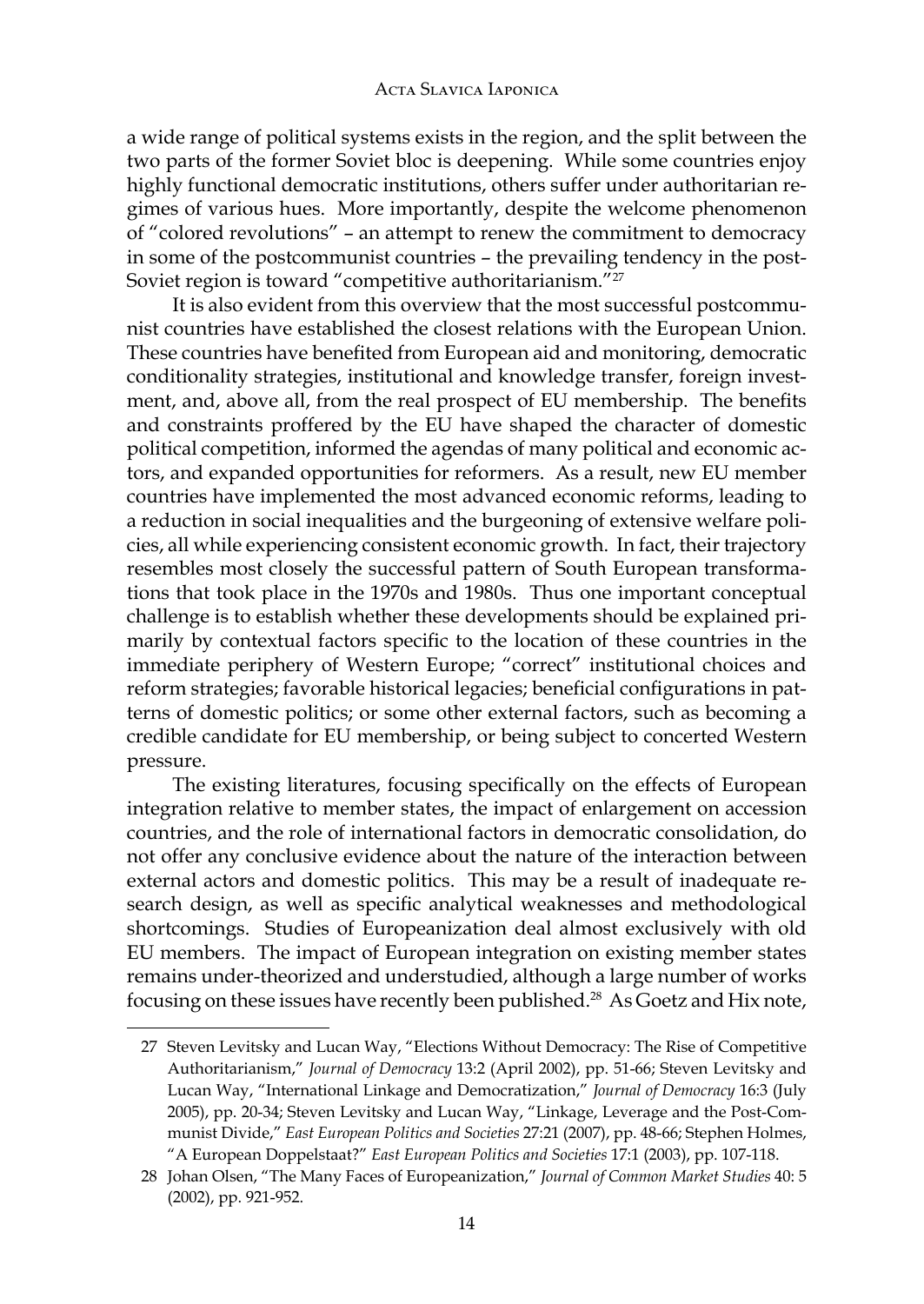"Europeanization has all the trademarks of an emerging field of inquiry."<sup>29</sup> Moreover, the consensus emerging in the work on Europeanization seems to support the contention that "...core features of the democratic polity across Europe have proved strikingly resilient in the face of the transformational effects of integration. An exception can be found among the newest democracies in the EU which exhibit signs of modest convergence."<sup>30</sup> This finding suggests that an interesting relationship may exist between the strength of democracy in accession countries and their propensity to adopt externally generated institutions, rules, and policies. In light of this, it would be interesting to investigate to what extent political, economic or cultural backwardness promotes a more or less extensive convergence process.

We know even less about the concrete impact of enlargement on Central European democracies. According to Schimmelfennig and Sedelmeier, "it is striking that EU enlargement has been a largely neglected issue... The bulk of the enlargement literature consists of descriptive and often policy-oriented studies of single cases [that] ignore important aspects of enlargement – such as the pre-accession process, substantive policies and the impact of enlargement on both the EU and the accession countries."31 Moreover, studies designed to explore the impact of enlargement have unearthed surprisingly little solid evidence to date. For example, extant studies concerned with the impact of enlargement on regionalization and the development of territorial governance structures in candidate countries conclude that the EU influence is at best limited and ambivalent  $32$ 

## **Dilemmas and Long-term Challenges to the Quality of Democracy**

Although there is relatively little controversy concerning the short-term benefits of the accession process and the role of the EU in facilitating the con-

<sup>29</sup> Klaus Goetz and S. Hix, eds., *Europeanised Politics? European Integration and National Political Systems* (London: Frank Cass, 2001), pp. 14-15.

<sup>30</sup> Jeffrey Anderson, "Europeanization and the Transformation of the Democratic Polity," *Journal of Common Market Studies* 40:5 (2002), p. 793; cf. also Peter Mair on party systems: Peter Mair, "Political Parties and Democracy: What Sort of Future?" *Central European Political Science Review* 4:13 (2003), pp. 6-20.

<sup>31</sup> Schimmelfennig and Sedelmeier, "Theorizing EU Enlargement," pp. 501-502.

<sup>32</sup> Dan Marek and Michael Baun, "The EU as a Regional Actor: The Case of the Czech Republic," *Journal of Common Market Studies* 40:5 (2002), pp. 895-919; see also Heather Grabbe, "How Does Europeanisation Affect CEE Governance?: Conditionality, Diffusion and Diversity," *Journal of European Public Policy* 8:4 (2001), pp. 1013-1031; James Hughes, Gwendolyn Sasse and Claire Gordon, *Europeanization and Regionalization in the EU's Enlargement to Central and Eastern Europe: The Myth of Conditionality* (London: Palgrave Macmillan, 2004); Michael Keating and James Hughes, eds., *The Regional Challenge in Central and Eastern Europe: Territorial Restructuring and European Integration*, M. P. I. E. – Peter Lang (2003); Martin Brusis, "The Instrumental Use of European Union Conditionality in the Czech Republic and Slovakia," *East European Politics and Societies* 19:2 (2005), pp. 291-316.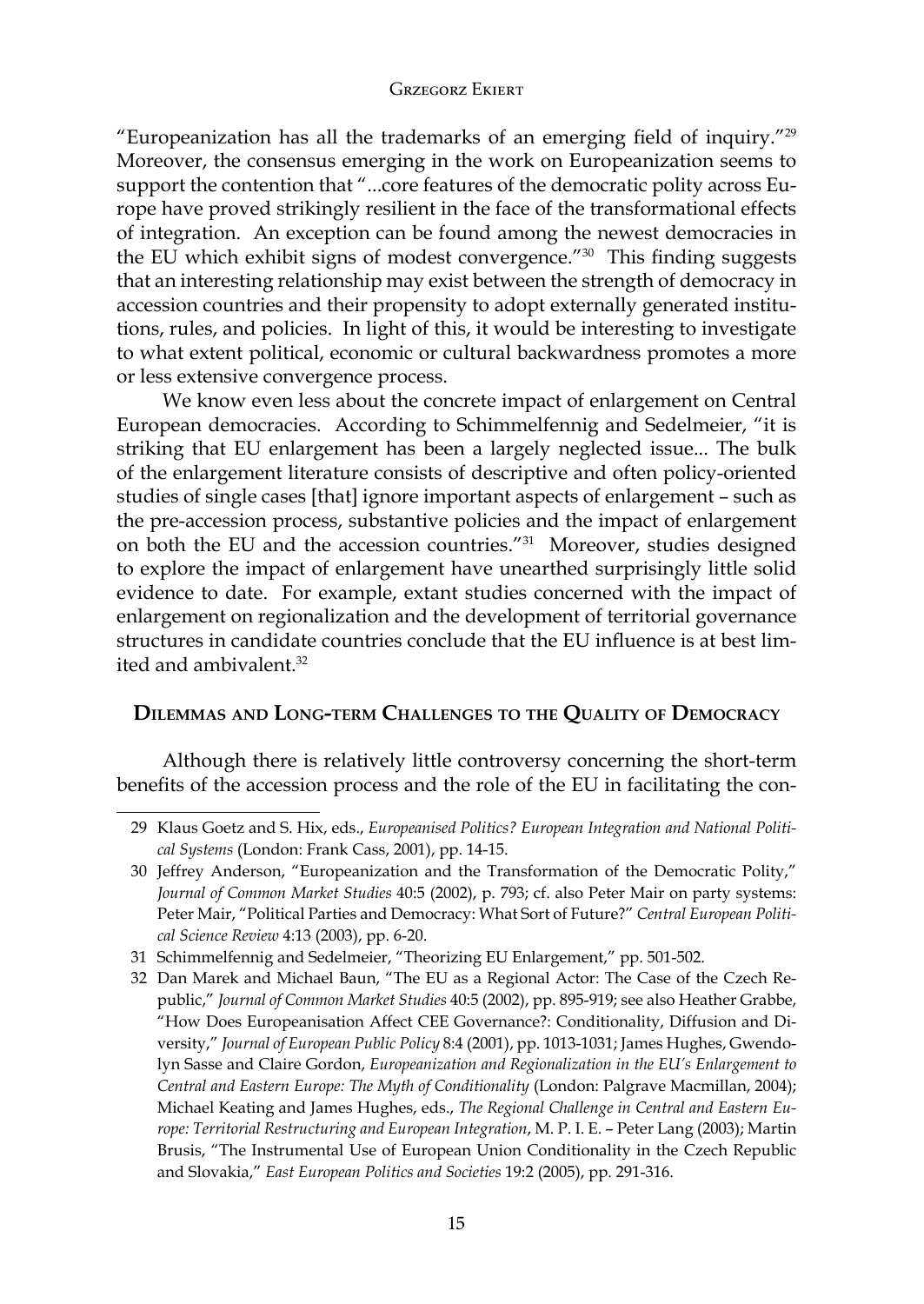solidation of democratic and market reforms, the long-term consequences of accession with regard to the quality of democracy in postcommunist Europe are not clear. Comparisons to Southern European cases may not provide the right evidence, since the new members who joined in 2004 joined a very different European Union, one at a more advanced level of integration but, concurrently, one which is facing increasing challenges. Among these are the needs to compete internationally and sustain economic growth, all while maintaining generous welfare regimes. As a result, new members have had to adopt a larger body of European laws and regulations, were offered less generous aid, and face more constraining conditions for accession. Moreover, the 2004 enlargement unfolded in a radically transformed international geo-political and economic environment. Different experiences, security concerns, and preferences among old and new members generated tensions and disagreements that spilled over into other policy domains.

New members also face specific contextual problems generated by the multi-dimensional nature of postcommunist transformations. David Cameron has argued that new member states face a number of specific challenges with potentially problematic long-term consequences.<sup>33</sup> These challenges include: administering the *acquis,* deepening economic reforms, reducing high levels of unemployment, and dealing with bloated governmental structures, as well as with trade and current account deficits. In addition, there is the matter of financing accession while coping with popular ambivalence concerning EU membership. Failure to meet any of these challenges may have profound consequences for the quality and stability of democracy in these states. Apart from these policy challenges, the accession strategy and the requirements of EU membership also create distinct dilemmas and pose problems for the future democratic functioning of new member states. The following five issues form a core of potential challenges to the quality of democracy in postcommunist countries:

## *Recipient State Dilemma*

According to Moravcsik and Vachudova, the requirements for accession are "massive, nonnegotiable, uniformly applied, and closely enforced."34 Their full adoption, as required by the accession treaties, amounts to a revolutionary transformation of the existing institutional and legal systems within a state.<sup>35</sup>

<sup>33</sup> David Cameron, "The Challenge of Accession," *East European Politics and Societies* 17:1 (2003), pp. 24-41.

<sup>34</sup> Moravcsik and Vachudova, "National Interests," p. 46.

<sup>35</sup> EU accession can be compared with a revolution due to the magnitude of rapid transformations it triggers, and perhaps to its implicit challenge to conventional understandings of state sovereignty. This is where similarities stop, however, since there is nothing more alien to the peaceful, voluntary, and institutionalized pre-accession transformative process than the typical revolutionary means of achieving change. Skocpol defines political revolutions as sets of rapid, basic transformations in a state's institutional and legal structures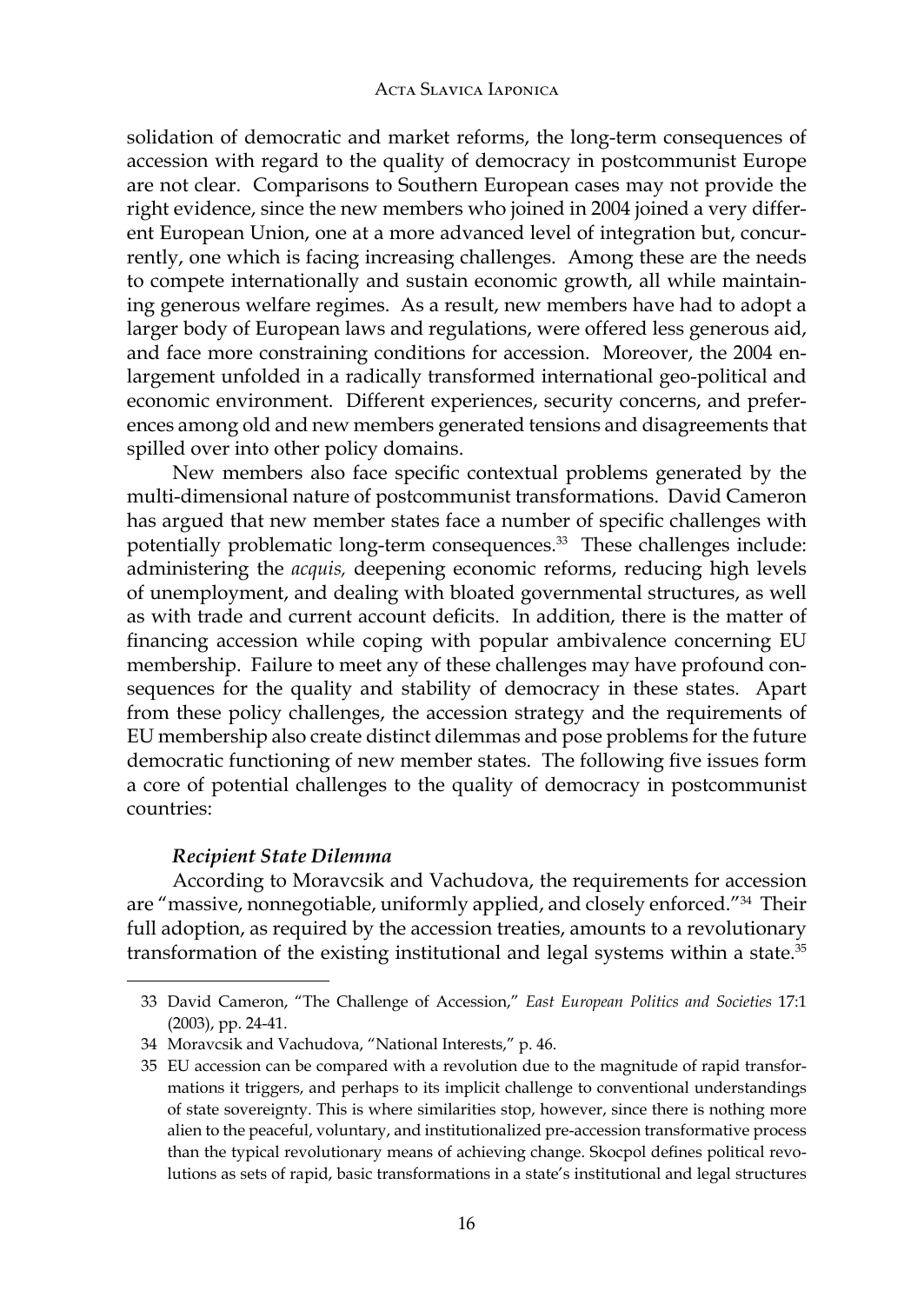In the postcommunist cases, mandatory implementation of the existing *acquis* (with some negotiated temporary exemptions) was supplemented by the additional (informal) pressures to adopt institutions and policies that are not regulated at the EU level but which are nevertheless commonly found and practiced in the member countries (soft *acquis*). Fulfilling these requirements produced tensions between policy outcomes and the policy process. As David Cameron notes, "the new members will be re-created as states, committed to processes of policy making and policy outcomes that in many instances bear little or no relation to their domestic policy-making processes and prior policy decision but reflect, instead the politics, policy-making processes, and policy choices of the EU and its earlier member states."36

Consequently, this massive and pre-determined policy implementation forestalled public debate concerning policy alternatives and distorted party competition. As Grzymala-Busse and Innes argue, new member states and their ruling parties administered the pre-set policy agenda and thus tended to compete on administrative efficacy rather than on policy issues. $37$  This has had a direct impact on party systems and party politics in these countries. As a result, domestic politics tends to play a game of catch-up with policy choices imposed by the EU, leading intense partisan debates to focus primarily on sec-

that are not necessarily accomplished through class conflict and that do not result in simultaneous social transformations (Theda Skocpol, *States and Social Revolutions: A Comparative Analysis of France, Russia, and China* (Cambridge: Cambridge University Press, 2005), p. 4). In the light of this definition, complying with pre-accession requirements clearly entailed for Central and Eastern European candidates transformations of revolutionary magnitude. Adjustment happened on multiple levels. Each candidate had to fulfill requirements in over 30 negotiation chapters covering the entire European *acquis*. New institutions were established, while numerous old institutions were dismantled or reformed. The supremacy of EU law often placed national legislation in a subordinate position.

That being said, revolutions typically manifest themselves in outbursts of political violence; they often result in government overthrow; and occur through popular mobilization – to name but a few defining features (Ted Gurr, *Why Men Rebel* (Princeton: Princeton University Press, 1970); Neil Smelser, *Theory of Collective Behavior* (London: Routledge and Kegan Paul, 1962); Chalmers Johnson, *Revolutionary Change* (London: University of London, 1968); Charles Tilly, *From Mobilization to Revolution* (Reading, MA: Addison-Wesley, 1978); etc.). Such paths towards transformation have never been associated with transformations under the EU aegis. Indeed, candidate governments voluntarily release power, delegating competence to or sharing authority with European institutions; all sovereignty transfers are peaceful, negotiated, limited and gradual; and incumbents frequently gain in terms of domestic and international legitimacy during the negotiation process. If present, broad popular support for EU accession influences pre-entry negotiations not directly via mobilization, but rather indirectly through voting for pro-EU political parties in democratic elections, without ever challenging the legitimacy of the state itself.

<sup>36</sup> David Cameron, *The Challenges of EU Accession for Post-Communist Europe* (paper presented at CES conference, December 2003), p. 21.

<sup>37</sup> Grzymala-Busse and Innes, *Great Expectations*.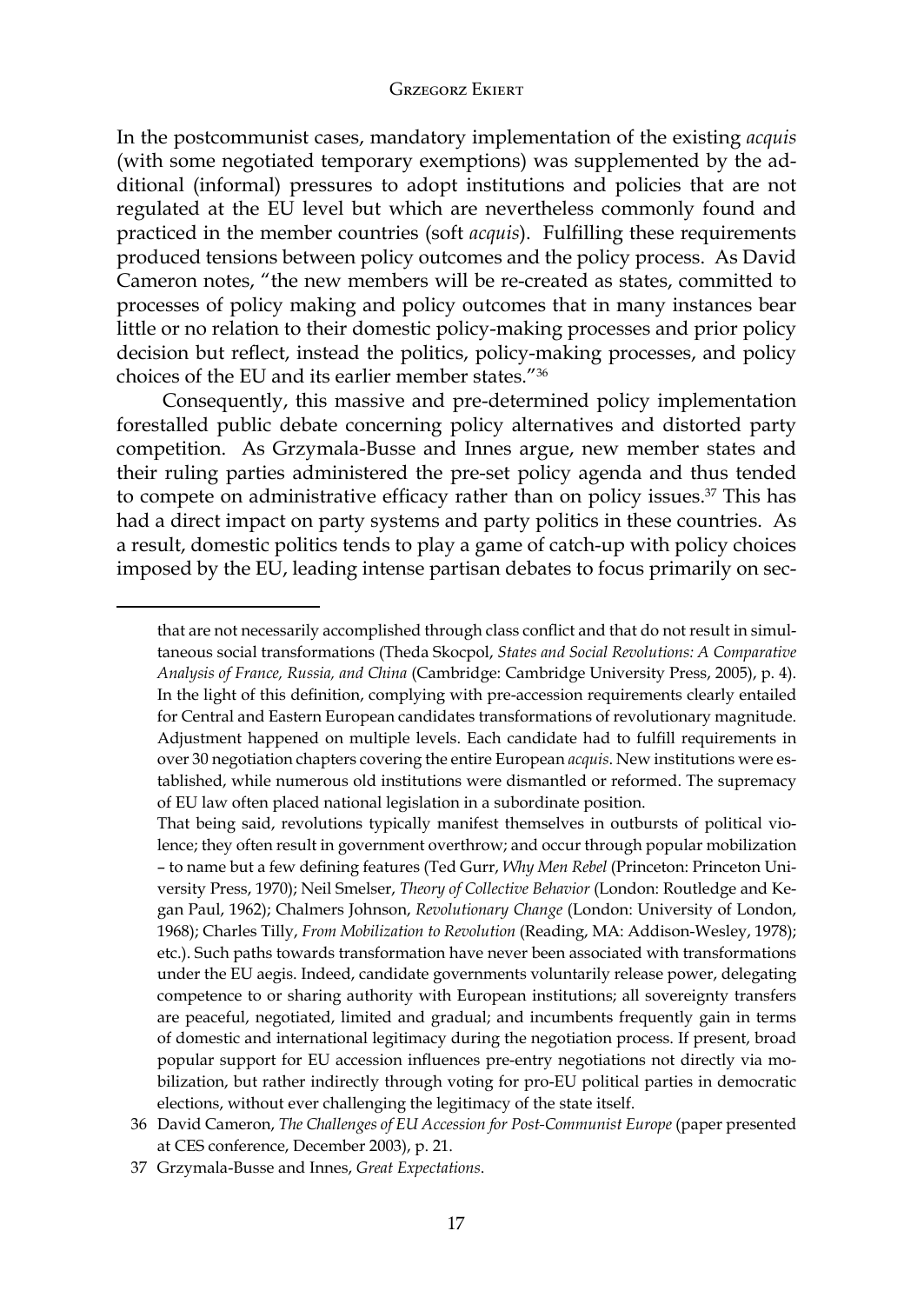ondary issues that are not constrained by EU regulations. Such a situation weakens the accountability of domestic political actors, while generating public skepticism about the importance of political debate. Moreover, while the disconnect between politics and policy choices grants more freedom of movement to political elites and governments, it concurrently also undermines their effectiveness in a number of ways. For instance, political parties may alienate parts of their electorate by glossing over important policy issues in their programs and campaigns. Likewise, governments may find themselves lacking the domestic allies necessary to implement specific directives, regulations, and policy requirements in the formulation of which they had no role or influence. Alternatively, governments may not face any organized opposition at the early implementation stage, but may subsequently encounter delayed opposition and face the defection of important allies. Such dynamics can prove very disruptive and politically costly, with one likely consequence being the rise of populist movements and political forces on the domestic front.38 Populist parties in such a situation can build political capital by raising questions about non-negotiable policy choices and by creating or else exploiting the perception that EU dictates threaten vital national interests.

This situation points to another problem: the accountability dilemma emerging in these new democracies. When governing elites are accountable to supranational authorities that impose policy choices on them, this quite naturally raises doubts concerning the government's ability to reconcile this state of affairs with the need to also be accountable to the national electorate. Thus the "recipient state" created by the accession process may suffer not only from the attrition of legislative power and prestige, $39$  but likewise from feeble legitimacy, distorted party competition and a populist backlash.<sup>40</sup> It may also not be able to mobilize citizens, assure their compliance with laws and regulations, and counter their ambivalence or opposition to the integration process.<sup>41</sup>

## *Activist State Dilemma*

The most fundamental dimension of accession concerns the state building process and the subsequent strengthening of its administrative capacity. As Bruszt and Stark put it, "the prescriptions for European accession are about getting the rules right. The definition of success is not reduction of the state but an increase in its regulative, administrative, and (*horribile dictum*) planning capacity. State capacity, moreover, becomes increasingly defined as the capacity not simply to regulate but, in fact, to adopt specific regulations emanating from Brussels."<sup>42</sup> This, of course, is not solely an East European predicament.

<sup>38</sup> Grzymala-Busse and Innes, *Great Expectations*.

<sup>39</sup> Holmes, "A European Doppelstaat?"

<sup>40</sup> Grzymala-Busse and Innes, *Great Expectations*.

<sup>41</sup> Cameron, *The Challenges of EU Accession*.

<sup>42</sup> Bruszt and Stark, "Who Counts? Supranational Norms and Societal Needs," *East European Politics and Societies* 17:1 (2003), p. 74.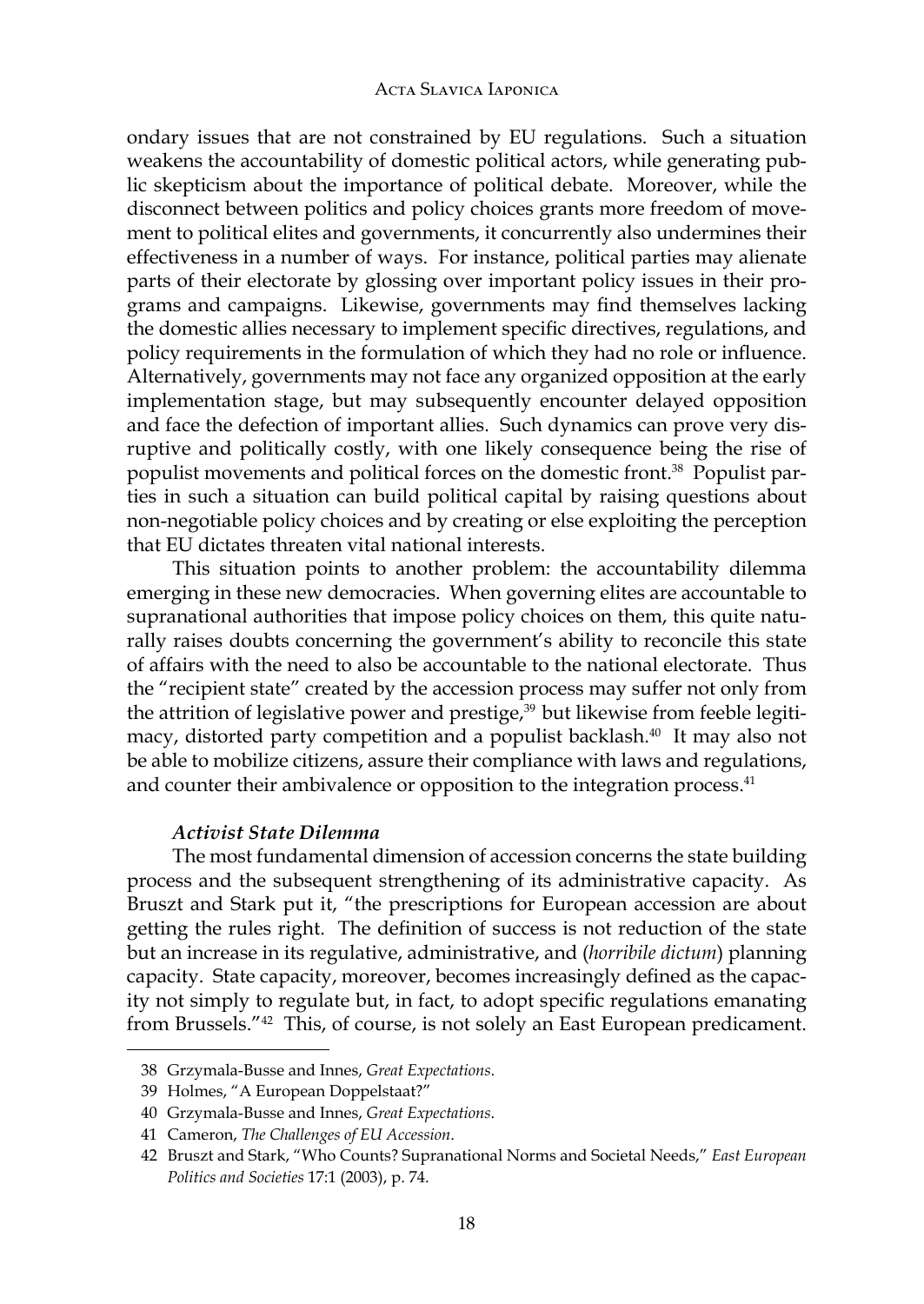Many students of European politics have noted a growing autonomization of executive power resulting from the European integration process.

According to Goetz and Hix, for example, European integration has two types of impact at the level of domestic politics. First, the delegation of political competencies and power to the European level "constrains domestic choices, reinforces certain policy and institutional developments, and provide catalyst for change in others." $43$  Second, the emergence of a supranational system of governance generates "new opportunities to exit from domestic constraints, either to promote certain policies or to veto others, or to secure informational advantage." Moreover, "the design of the EU means that policy-making at the European level is dominated by executive actors: national ministers in the Council, and government appointees in the Commission. This, by itself, is not a problem. However, the actions of these executive agents at the European level are beyond the control of national parliaments. [...] As a result, governments can effectively ignore their parliaments when making decisions in Brussels. Hence, European integration has meant a decrease in the power of national parliaments and an increase in the power of executives."<sup>44</sup>

Existing studies show that this phenomenon has a more visible impact on late accession countries (which are required to adopt a much larger body of European laws and regulations) and on countries with less robust democratic traditions. As Anderson notes, "the existence of a supranational governance system has allowed political executives to expand their room for maneuver within their national political systems. This general phenomenon carries troublesome implications for a country such as Portugal which, unlike many of its fellow Member States, cannot fall back on a long tradition of a strong, independent parliament, active regional government, political parties with established credentials, or robust civic institutions (Barreto, 1999)."45 In both of these respects new democracies in Eastern Europe face even more challenges than did Portugal or Greece. In East European cases, the terms of accession have proven less generous than during previous enlargements, and applicants have had to adopt the entire EU *acquis* to qualify for membership.

If European integration increases the prerogatives of executives and decreases national parliamentary oversight,<sup>46</sup> the result is a reduction in impor-

<sup>43</sup> Goetz and Hix, *Europeanised Politics?*, p. 10.

<sup>44</sup> Andreas Follesdal and Simon Hix, "Why There Is a Democratic Deficit in the EU: A Response to Majone and Moravcsik," *Journal of Common Market Studies* 44:3 (2006), pp. 533-562.

<sup>45</sup> A. Barreto, "Portugal: Democracy through Europe," in Jeffrey Anderson, ed., *Regional Integration and Democracy* (Rowman and Littlefield, 1999), pp. 95-122; Jeffrey Anderson, "Europeanization and the Transformation," *Journal of Common Market Studies* 40:5 (2002), p. 795.

<sup>46</sup> Svein S. Andersen and Tom Burns, "The European Union and the Erosion of Parliamentary Democracy: A Study of Post-Parliamentary Governance," in Svein S. Andersen and Kjell A. Eliassen, eds., *The European Union: How Democratic Is It?* (London: Sage, 1996); Tapio Raunio, "Always One Step behind? National Legislatures and the European Union," *Government and Opposition* 34:2 (1999), pp. 180-202; Tanja Börzel and Carina Sprungk, "Under-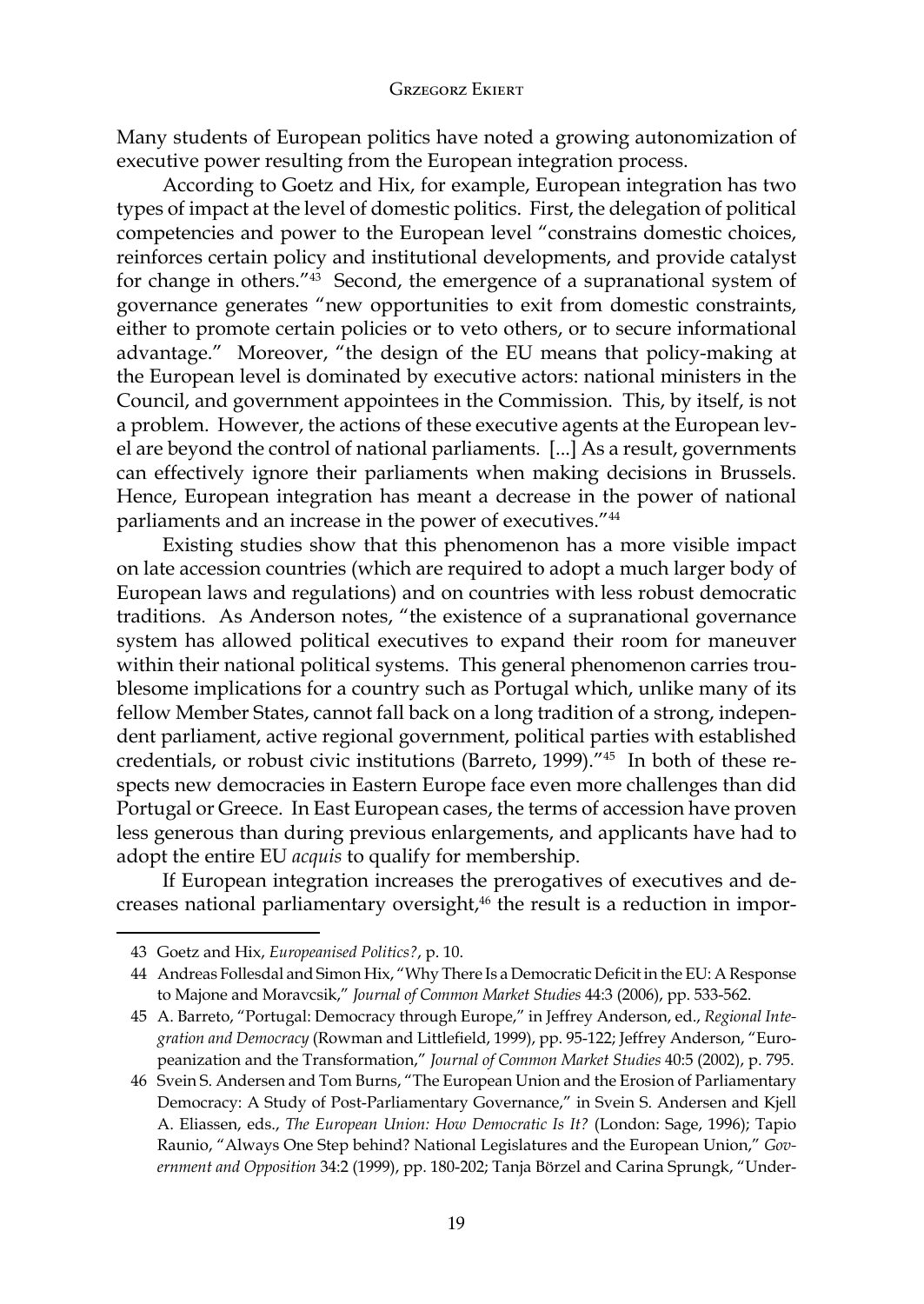tance and a loss of prestige for domestic law making. The legitimacy of East European legislatures and the nature of political representation itself are at risk if these bodies are perceived as merely "rubber stamp" parliaments. If this indeed proves to be the case, the newly (re)discovered importance of parliaments in the postcommunist era may be significantly eroded, with profound consequences for the functioning of democracy.<sup>47</sup>

The need to build up state capacity, coupled with the complexity of European integration and concomitant EU concerns about *acquis* implementation and enforcement have produced a remarkable growth of bureaucracy in the new member and candidate countries.<sup>48</sup> As a result, the postcommunist state apparatus is now larger, in terms of the number of central agencies and the bureaucrats they employ, than it was during the communist period. Local administrations are also larger than they were under the old regime. It is questionable whether such circumstances are the best promoters of democratic norms and practices.

## *Dilemma of Compressed Institutional Revolution*

The accession process was first and foremost an institution building (and rebuilding) process that affected all the institutional domains of the state and all the functional domains of policymaking. Moreover, this institutional revolution followed in the footsteps of the earlier revolution spawned by the collapse of the communist regimes. The extent and speed of the transformations experienced by postcommunist countries may therefore adversely affect the legitimacy of new institutions and their embeddedness.

The quality of the rule of law and the effective implementation of the *acquis* depends not only on the administrative capacity of a state but also the degree to which the new values, rules, and practices being propounded are internalized by state functionaries and citizens. From this point of view, faster and more extensive institutional transformations produce serious problems of compliance, especially in societies demoralized by decades of authoritarian rule.<sup>49</sup> Transparency International's Corruption Perceptions Index shows, for

mining Democratic Governance in the Member States? The Europeanisation of National Decision-Making," in Ronald Holzhacker and Erik Albaek, eds., *Democratic Governance and European Integration* (Aldershot : Edward Elgar, forthcoming).

<sup>47</sup> Holmes, "A European Doppelstaat?"; Jan Zielonka, *Quality of Democracy after Joining the European Union* (paper prepared for the Club of Madrid, 2005).

<sup>48</sup> Grzegorz Ekiert, "The State after State Socialism: Poland in Comparative Perspective," in John Hall and John Ikenberry, eds., *The Nation-State in Question* (Princeton: Princeton University Press, 2003), pp. 291-320; Anna Grzymala-Busse and Pauline Jones Luong, "Reconceptualizing the State: Lessons from Post-Communism," *Politics and Society* (December 2002), pp. 1-39.

<sup>49</sup> See Piotr Sztompka, "Dilemmas of Great Transformation," *Sisyphus* 2:9-2 (1992); and Sztompka "Looking Back: The Year 1989 as a Cultural and Civilizational Break," *Communist and Post-Communist Studies* 29:2 (1997), pp. 115-129, on the civilizational deficit.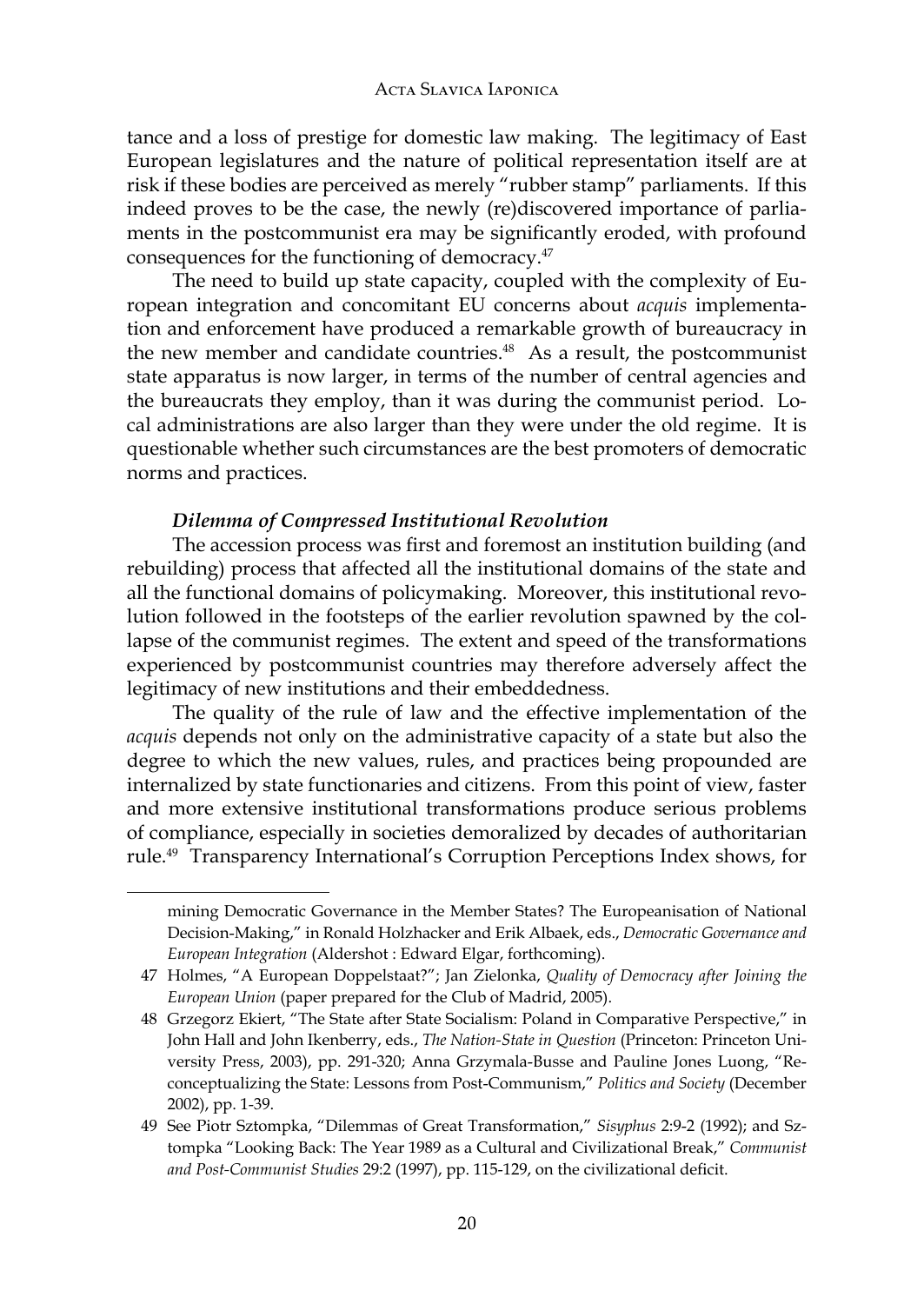example, that levels of corruption in new EU member states are significantly higher than in the old member countries (4.81 versus 7.73 where 10 is the highest score) (Transparency International 2005).

Moreover, massive institutional changes can create profound uncertainties and shifts in public attitudes as well as in patterns of political participation. Lower levels of public engagement may consequently affect the overall quality of political representation in these new democracies. One striking example of such effects is provided by the level of public participation in accession referenda and European elections.

|                                         | Accession referenda | 2004 European elections |
|-----------------------------------------|---------------------|-------------------------|
| Old members/previous<br>accessions      | 77.90%              | 52.70%                  |
| New members from East<br>Central Europe | 59.03%              | 31.19%                  |

**Table 2: Voter Turnout in Accession Referenda and 2004 European Elections**<sup>50</sup>

The data reveal a considerable lack of public interest and involvement in one of the most momentous developments in the history of the new member states. In comparison to both previous enlargements and current voting patterns among old members, publics in the new EU member states are less politically active and engaged. This may reflect the above dilemmas and herald the low quality of democracy stabilizing in these countries.

## *Dilemma of Economic Convergence*

The new member states are much poorer. Their GDP average is less than 50% of the pre-enlargement EU average, and they will need to grow very fast in order to narrow the economic gap in the foreseeable future. Consequently, they require vast amounts of direct foreign investment on top of the regional aid promised by the EU. New members face massive macroeconomic problems, including high unemployment rates and high budget, current account, and trade deficits. Moreover, huge investments will be needed to bring their aging infrastructure up to European standards. Moreover, they face intense competition for foreign investment not only from other regions but also among themselves (the bulk of foreign direct investment during the last decade or so went to just three countries: the Czech Republic, Hungary and Poland).

In order to respond to the challenges posed by fast economic growth, new members need to move away from over-regulated markets, excessive public spending and social protection. They also need to secure a friendly business environment that minimizes red tape and features low rates of taxation, a flexible labor market, and limited regulations. During the last several years, all new EU member and candidate countries introduced significant deregulation

<sup>50</sup> Source: European Parliament website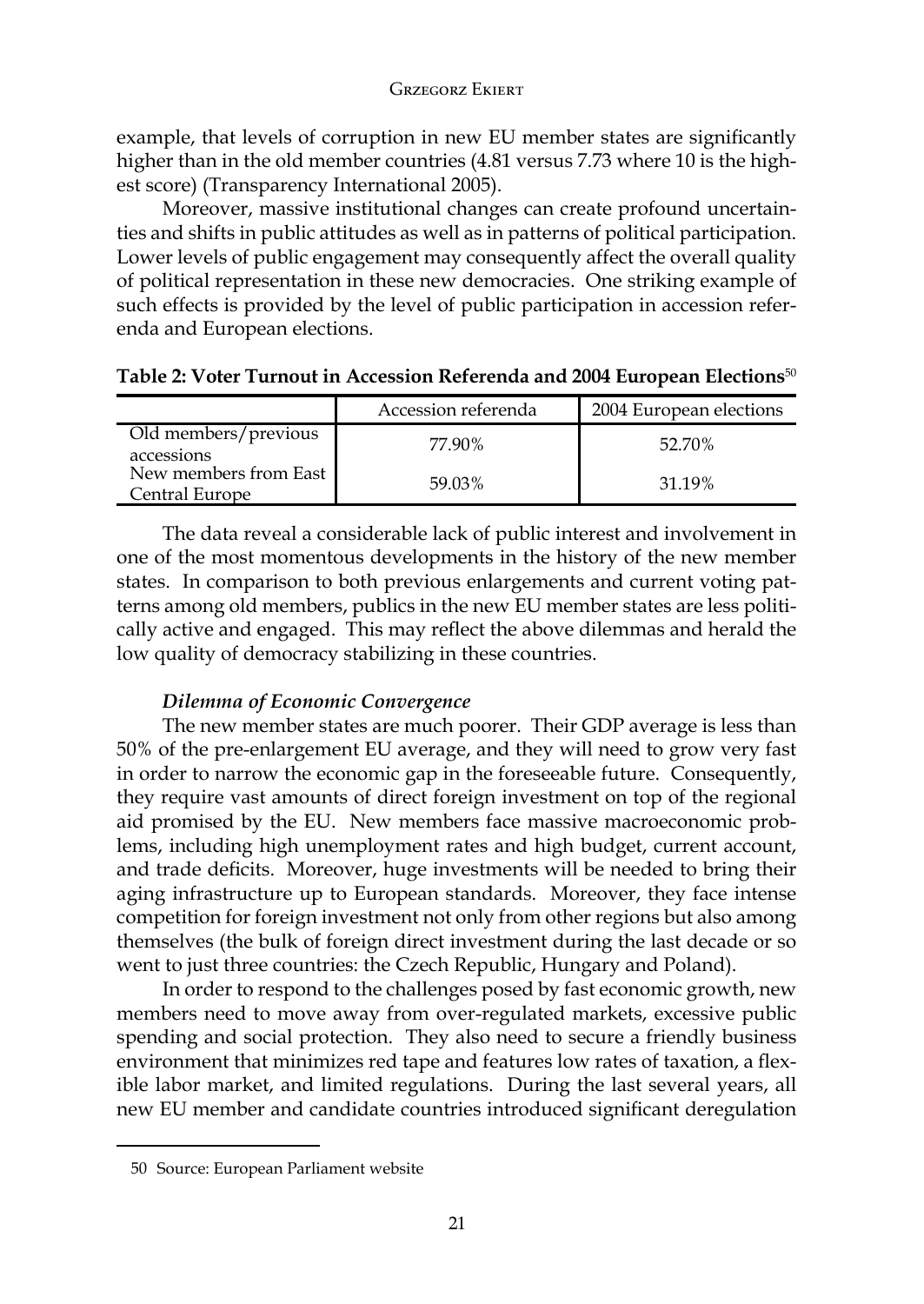and tax reforms that have made their economies more liberal than those of the Euro-zone. For example, Poland and Slovakia reduced their corporate tax to 19%. Hungary's rate, meantime, is just 16% and Estonia does not levy corporate tax on reinvested income at all. By contrast, the corporate tax stands at 38.3% in Germany and 34.3% in France. Other countries (e.g., the Baltic Republics and Romania) have also introduced a single rate income tax (the so-called "flat tax").

The economic benefits of accession and fiscal liberalization have indeed produced faster economic growth in the region. The new EU members are growing on average twice as fast as the old members (in 2004 the average GDP growth in East Central Europe was 4.6%, in comparison to 1.8% for the previous EU-15). Reducing the income gap between the component regions of the enlarged Union requires this trend to deepen and continue for the foreseeable future. Faster economic growth can only be maintained by additional liberalizing measures and large direct investment and subsidies.

The cost of maintaining fast economic growth in the East should and will be shared disproportionally by the wealthy Union members. But economic growth is slow in the Euro-zone and the old members are not in the mood to subsidize new members to the same extent they did after the South European enlargement. The recent agreement on the EU budget that reduced the amount of structural aid to new members in the next budgetary cycle reflects the concerns and constraints faced by the old EU member states. Moreover, in order to placate their worried publics and slow down the relocation of businesses to new member countries, France, Germany and Belgium have called for a harmonization of corporate taxes across Europe. These same countries have also threatened to seek reductions in structural aid to countries that decide to reduce their tax rates. The reluctance of the majority of EU members to open their labor markets to East European workers is yet another indication of concerns about the economic impact of the enlargement on the old EU member states.

## *Dilemma of Marginalization*

New EU members face the threat of marginalization both within the enlarged EU and in global politics. New members are not only relatively poor but, with the exception of Poland, they are also small countries that can hardly carry any clout in internal EU politics, allowing their interests to be easily ignored by the large polities of the old EU. On the eve of enlargement, Ekiert and Zielonka argued that, "enlargement is doomed to produce disappointment and frustration if it creates a center-periphery syndrome. [And that] enlargement can only be a success if it contributes to overcoming divisions in Europe rather than creating new ones."51 These issues still loom large and need to be successfully managed by the EU.

<sup>51</sup> Grzegorz Ekiert and Jan Zielonka, "Academic Boundaries and Path Dependencies Facing the EU's Eastward Enlargement," *East European Politics and Societies* 17:1 (2003), pp. 7-23.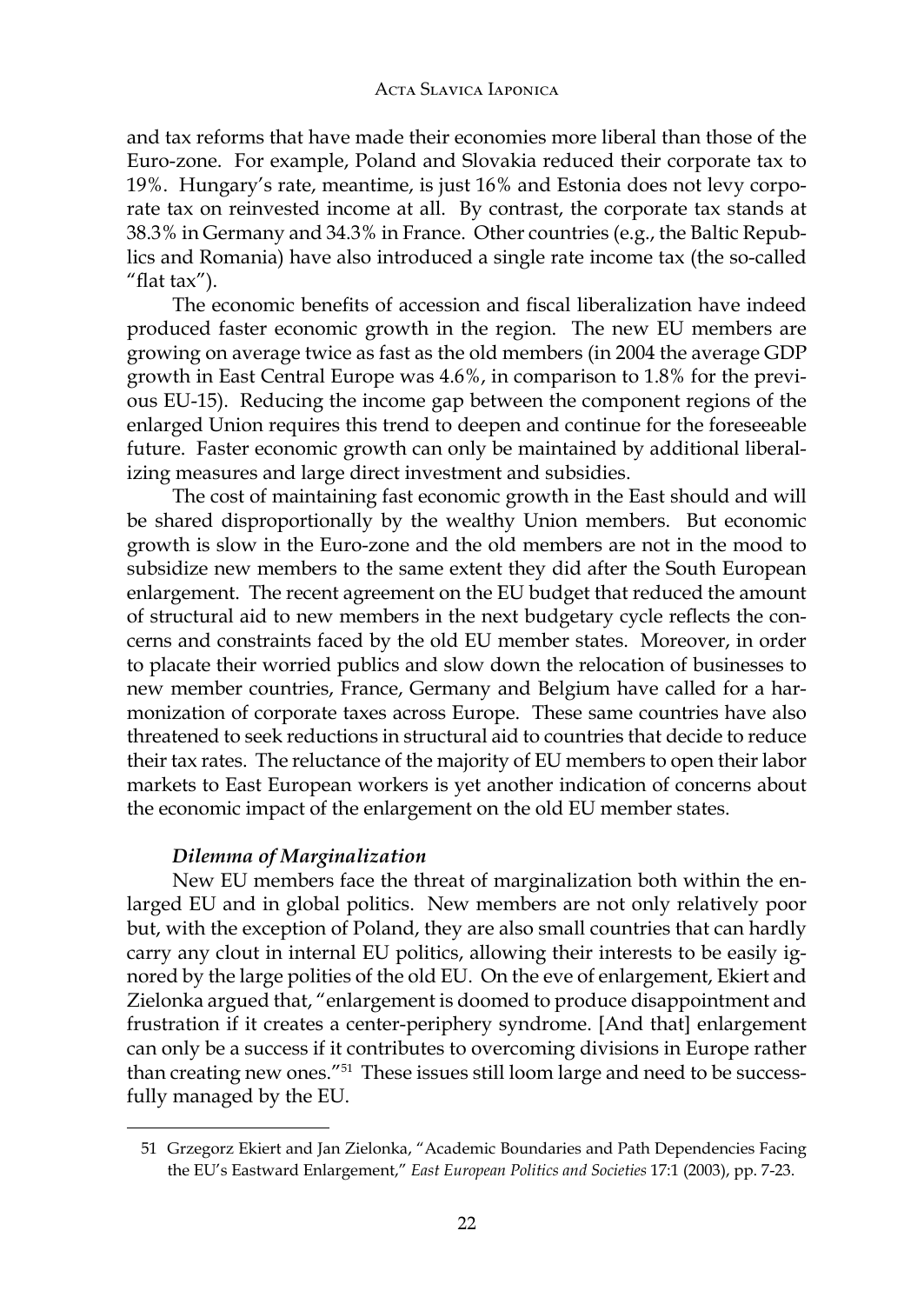The idea of a multi-speed Europe based on the principles of enhanced cooperation poses a serious threat of permanently marginalizing the new member states and creating a club of second-class citizens within the EU. Inevitably, the enlarged EU will face multiple divisions and conflicts over specific policies and future directions but it must avoid the danger of permanent and predictable divisions between East and West.

European foreign policy has provided another ground for generating differences and divisions between old and new members. The new EU members are generally pro-Atlanticist, pro-NATO, and distrustful of Russia. They are comfortable with the current security guarantees provided by NATO, and they value their political and economic cooperation with the USA. The debate over the war in Iraq magnified these preferences and divisions. Similarly, the uneven political support evinced for the "orange revolution" in Ukraine and the divisions that emerged over the issue of Europe's energy dependency on Russia again bespeak different foreign policy preferences. The new EU members (especially Poland) are particularly eager to contain Russia. For this reason, they support the prospect of future EU enlargement to the East, encompassing Belarus, Ukraine and Moldova, and remain deeply concerned about energy dependency.

## **Conclusions**

This paper suggests that new EU members face a number of potential dilemmas, which may significantly affect the quality of their democracies. It does not endorse the view that there is a conflicting logic between the requirements of EU membership and the challenges of deepening democratic and economic transformations. The findings of this paper can be summarized in three points:

First, the empirical evidence presented herein suggests that the accession process was a powerful instrument in facilitating the consolidation of democracy in candidate countries. Accession also provided an impetus for successful economic transformation and the building of state capacity. Among the postcommunist states, those that were offered a realistic opportunity to become EU members experienced the fastest and most extensive consolidation of democracy and were most successful in creating and maintaining a functioning market economy. Other postcommunist countries meanwhile experienced either a significant erosion of their initial democratic gains or have lingered in a semi-reformed political and economic twilight zone. The accession process increased state capacity and this, in turn, provided a more secure and effective regulatory environment, facilitating the consolidation of the rule of law. It also made available external aid and oversight, both of which proved indispensable for securing a working democratic order.

Second, the nature and speed of the accession process and the requirements of EU membership pose several dilemmas that may affect the long-term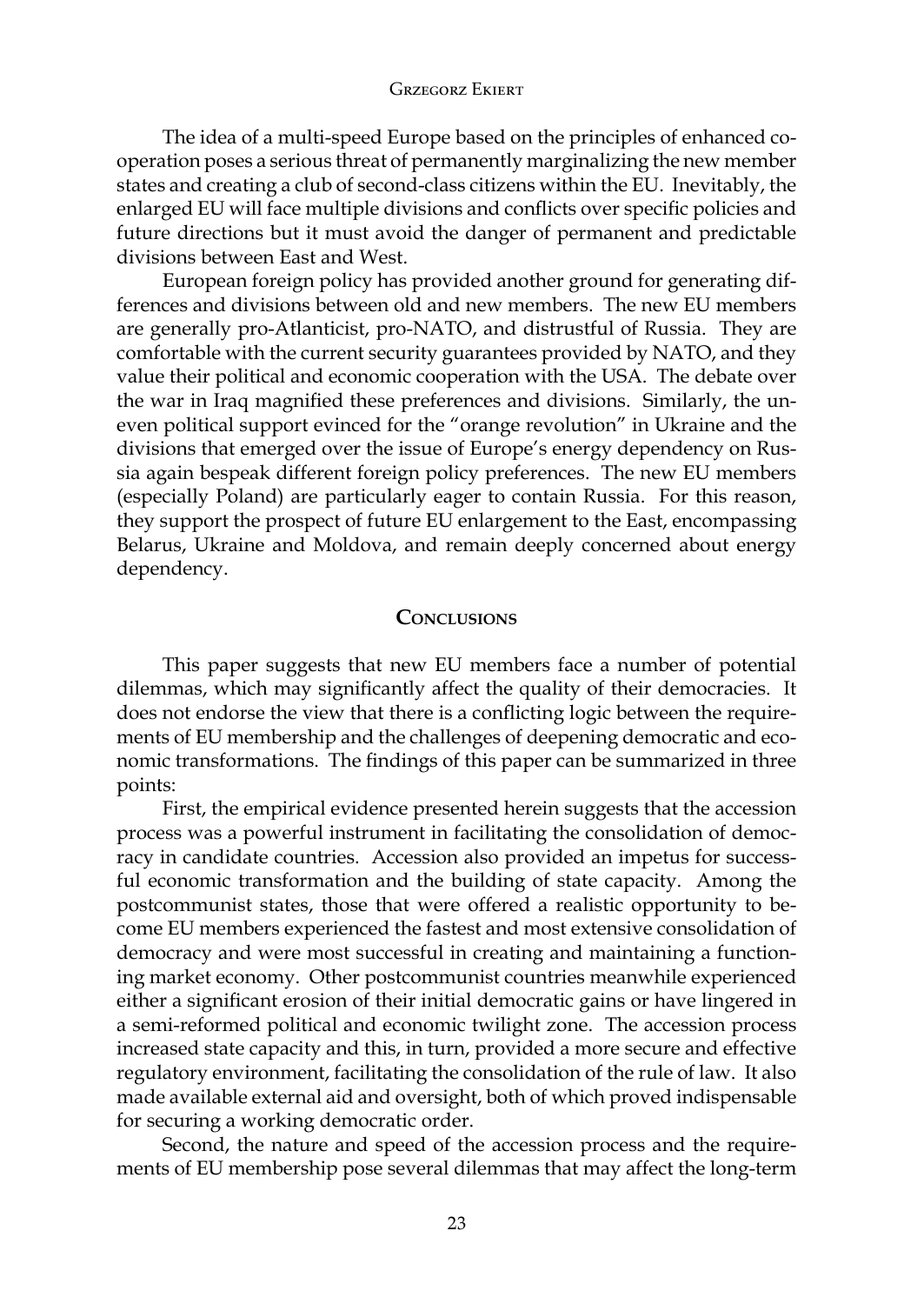quality and viability of these democracies as well as their economic competitiveness and growth. While the swiftness and extent of the initial democratization (and subsequent democratic consolidation) are fundamentally important, the potential challenges to the quality of democracy outlined in this paper should not be ignored or belittled. Critics of enlargement have identified real issues and challenges that need to be addressed and rectified by well-designed policies intended to promote participation, deliberation, subsidiarity, and diversity on both the national and European levels.

Third, fifteen years after regime change swept across the former Soviet Bloc, liberal democracy has emerged and taken root in only a small number of postcommunist countries, contrary to widely held hopes and expectations in the early 1990s. In the majority of former communist states, political transformations either have lost momentum, resulting in partially democratic systems, or have been reversed, leading to the establishment of new authoritarian regimes. This reveals a fundamental puzzle of postcommunist politics: **Why have some countries succeeded and others failed in building and consolidating democracy and a market economy?** Understanding and explaining this puzzle is a challenge to comparative politics and political sociology. Social scientists face significant theoretical, methodological, and empirical problems in their efforts to investigate the causes of divergent outcomes in postcommunist transformations and the impact of EU policies on facilitating the construction of successful democracies and market economies. In order to understand these complex dynamics we need to transcend entrenched disciplinary and sub-field segmentation and synthesize more specialized EU studies with comparative approaches. We also need a broader comparative perspective and research designs that pay attention to both intra-regional and cross-regional differences as well as investigate the differences across successive waves of EU enlargement.

#### **Bibliography:**

- Andersen, Svein S., and Tom Burns (1996) "The European Union and the Erosion of Parliamentary Democracy: A Study of Post-Parliamentary Governance," in Svein S. Andersen and Kjell A. Eliassen, eds., *The European Union: How Democratic Is It?* London: Sage.
- Anderson, Jeffrey (2002) "Europeanization and the Transformation of the Democratic Polity," *Journal of Common Market Studies*, 40, 5:793-822.
- Anderson, Richard, Steven Fish, Stephen Hanson and Philip Roeder (2001) *Postcommunism and the Theory of Democracy*. Princeton University Press.
- Bailey David and Lisa de Propris (2004) "A Bridge Too Phare? EU Pre-Accession Aid and Capacity Building in the Candidate Countries," *Journal of Common Market Studies*, 42, 1:77-98.
- Barreto, A. (1999) "Portugal: Democracy through Europe," in J. Anderson, ed., *Regional Integration and Democracy*. Rowman and Littlefield. 95-122.
- Borocz, Jozsef (2001) "Introduction: Empire and Coloniality in the 'Eastern Enlargement' of the European Union," in Jozsef Borocz and Melinda Kovacs, eds., *Empire's New Clothes. Unveiling EU Enlargement.*
- Börzel, Tanja A and Carina Sprungk (forthcoming) "Undermining Democratic Gover-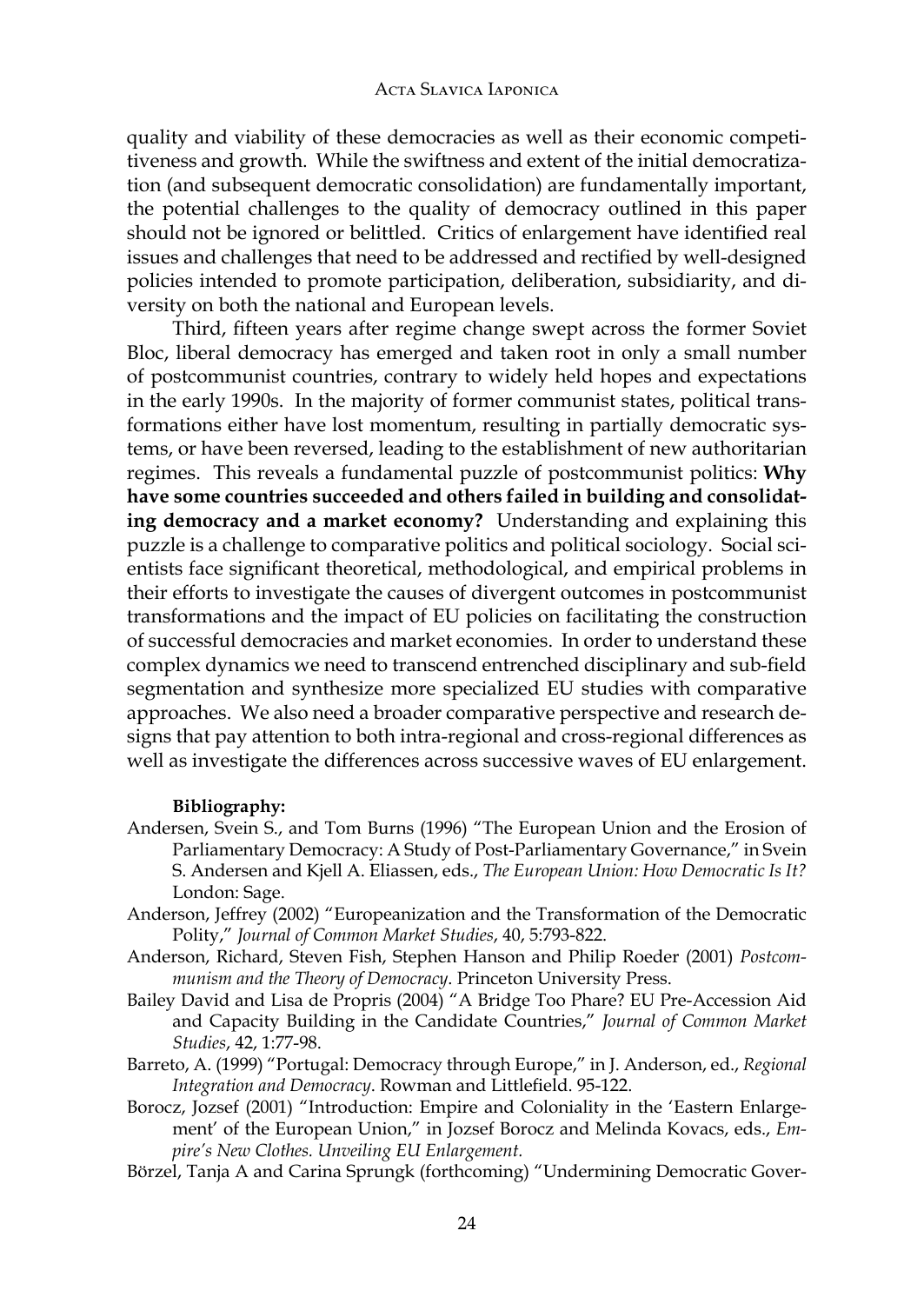nance in the Member States? The Europeanisation of National Decision-Making," in Ronald Holzhacker and Erik Albaek, eds., *Democratic Governance and European Integration*. Aldershot: Edward Elgar.

- Brusis, Martin (2005) "The Instrumental Use of European Union Conditionality in the Czech Republic and Slovakia," *East European Politics and Societies*, 19, 2:291-316.
- Bruszt and Stark (2003) "Who Counts? Supranational Norms and Societal Needs," *East European Politics and Societies*, 17, 1:74-82.
- Bunce, Valerie (1999) "The Political Economy of Postsocialism," *Slavic Review,* 58, 4:756-793.
- Bunce, Valerie (2003) "Rethinking Recent Democratization. Lessons from the Postcommunist Experience," *World Politics,* 55:167-192.
- Cameron, David (2003) "The Challenge of Accession," *East European Politics and Societies*, 17, 1:24-41.
- Cameron, David, "The Challenges of EU Accession for Post-Communist Europe" (paper presented at CES Conference, Harvard University, December 2003).
- Cowles, M.G., Caparoso, J.A. and Risse T., eds. (2001) *Transforming Europe: Europeanization and Domestic Change*. Cornell University Press.
- Ekiert, Grzegorz (2003) "The State after State Socialism: Poland in Comparative Perspective," in John Hall and John Ikenberry, ed., *The Nation-State in Question*. Princeton University Press. 291-320.
- Ekiert, Grzegorz and Jan Zielonka (2003) *East European Politics and Societies*, 17, 1:7-23.
- Ekiert, Grzegorz and Stephen E. Hanson, eds. (2003) *Capitalism and Democracy in Central and Eastern Europe. Assessing the Legacy of Communist Rule.* Cambridge University Press.
- Ekiert, Grzegorz, Jan Kubik and Milada Vachudova (2007) "Democracy in the Postcommunist World: An Unending Quest," *East European Politics and Societies*, 21, 1:1-24.
- Engelbrekt, Kjell (2002) "Multiple Asymmetries: The European Union's Neo-Byzantine Approach to Eastern Enlargement," *International Politics,* 39:37-52.
- Fish, Steven M. (1998) "The Determinants of Economic Reform in the Post-Communist World," *East European Politics and Societies,* 12, 1:1-35.
- Follesdal Andreas and Simon Hix (2006) "Why There Is a Democratic Deficit in the EU: A Response to Majone and Moravcsik," *Journal of Common Market Studies*, 44, 3:533-562.
- Frye, Timothy (2002) "The Perils of Polarization: Economic Performance in the Postcommunist World," *World Politics,* 54, 3:308-337.
- Geddes, Barbara (1999) "What Do We Know about Democratization after Twenty Years?" *Annual Review of Political Science*, 2:115-144.
- Goetz, K. and S. Hix, eds. (2001) *Europeanised Politics? European Integration and National Political Systems.* London: Frank Cass.
- Grabbe, Heather (2006) *The EU's Transformative Power: Europeanization through Conditionality in Central and Eastern Europe*. London: Palgrave Macmillan.
- Grabbe, Heather (2001) "How Does Europeanisation Affect CEE Governance?: Conditionality, Diffusion and Diversity," *Journal of European Public Policy*, 8, 4:1013-1031.
- Greskovits, Bela (2002) "Rival Views of Postcommunist Market Society," in Michal Dobry, ed., *Democratic and Capitalist Transitions in Eastern Europe. Lessons for the Social Sciences.* Amsterdam: Kluwer. 19-49.
- Grzymala-Busse, Anna and Pauline Jones Luong (2002) "Reconceptualizing the State: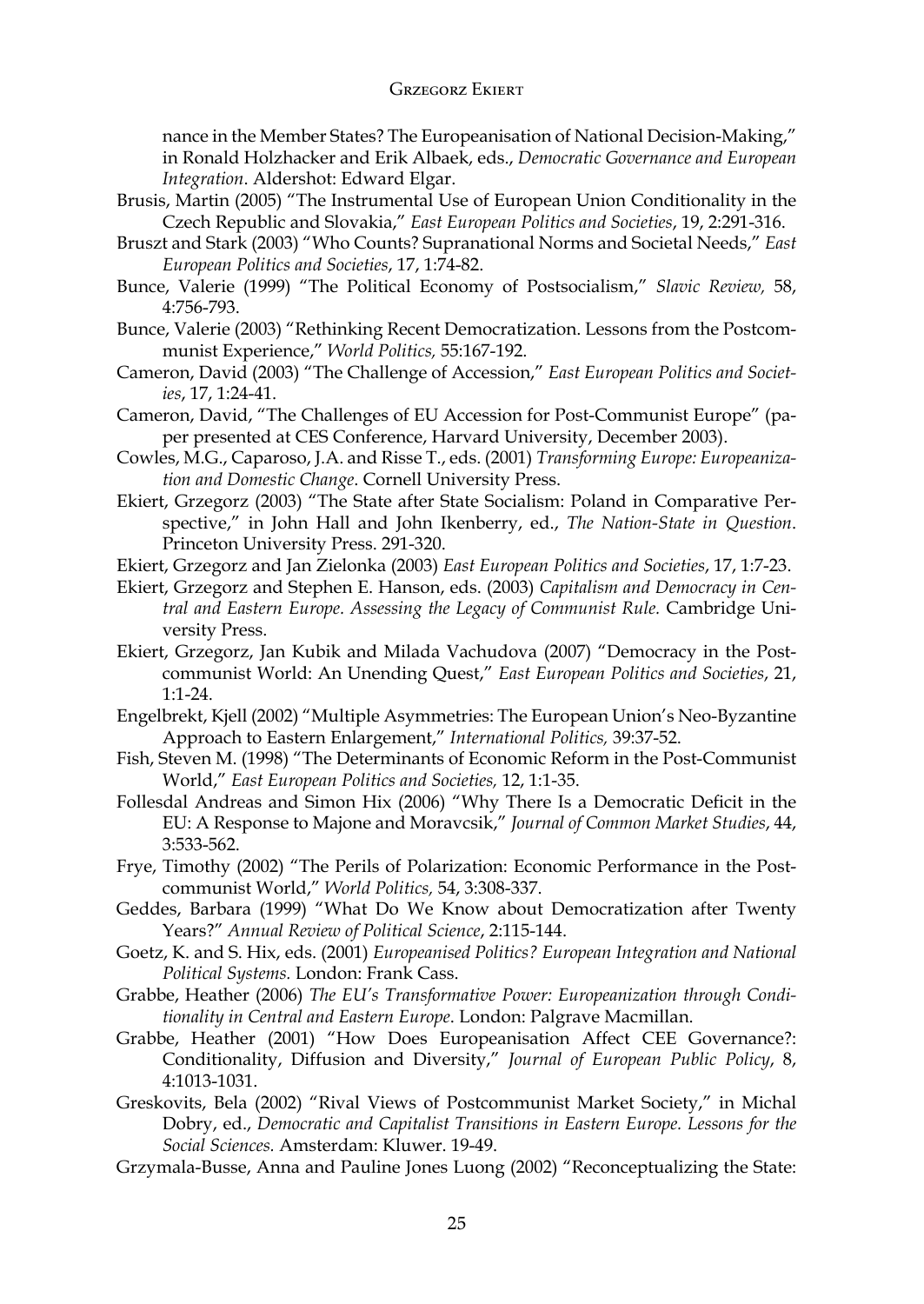## Acta Slavica Iaponica

Lessons from Post-Communism," *Politics and Society*, December 2002, 1-39.

- Grzymala-Busse, Anna and Abby Innes (2003) "Great Expectations: The EU and Domestic Political Competition in East Central Europe," *East European Politics and Societies*, 17, 1:64-73.
- Hanson, Stephen (2007) "The Uncertain Future of Russia's Weak State Authoritarianism," *East European Politics and Societies*, 21, 1:67-81.
- Hellman, Joel (1998) "Winners Take All: The Politics of Partial Reform in Postcommunist Transitions," *World Politics,* 50, 2:203-234.
- Holmes, Stephen (2003) "A European Doppelstaat?" *East European Politics and Societies*, 17, 1:107-118.
- Hughes, James, Gwendolyn Sasse and Claire Gordon (2004) *Europeanization and Regionalization in the EU's Enlargement to Central and Eastern Europe: The Myth of Conditionality*. London: Palgrave Macmillan.
- Jacoby, Wade (2004) *The Enlargement of the European Union and NATO: Ordering from the Menu in Central Europe*. Cambridge: Cambridge University Press.
- Jacoby, W. (2001) "Tutors and Pupils: International Organizations, Central European Elites, and Western Models," *Governance*, 14, 2:169-200.
- Johnson, Debra (2003) "Developments in the Economies of the Applicant Countries," *Journal of Common Market Studies*, 41:191-206.
- Johns, Michael (2003) "'Do As I Say, Not As I Do': The European Union, Eastern Europe and Minority Rights," *East European Politics and Societies,* 17, 4:682-699.
- Kaufman, Robert (2005) "Market Reform and Social Protection: Lessons from the Czech Republic, Hungary, and Poland," *Club of Madrid Expert Paper* (Paper prepared for the IV General Assembly of the Club of Madrid, Prague, 10-12 November 2005).
- Keating, Michael and James Hughes, eds. (2003) *The Regional Challenge in Central and Eastern Europe: Territorial Restructuring and European Integration*, Peter Lang.
- Levitsky, Steven and Lucan A. Way (2005) *East European Politics and Societies*, 21, 1:1-24.
- Levitsky, Steven and Lucan A. Way (2002) "The Rise of Competitive Authoritarianism," *Journal of Democracy,* 13, 2:51-65
- Linz, Juan and Alfred Stepan (1997) "Toward Consolidated Democracy," in Larry Diamond, et al., eds., *Consolidating the Third Wave Democracies*. Johns Hopkins UP. 14-33.
- Marek, Dan and Michael Baun (2002) "The EU as a Regional Actor: The Case of the Czech Republic," *Journal of Common Market Studies,* 40, 5:895-919.
- McFaul, Michael (2002) "The Fourth Wave of Democracy and Dictatorship. Noncooperative Transitions in the Postcommunist World," *World Politics,* 54, January 2002:212-244.
- Merkel, Wolfgang (2004) "Embedded and Defective Democracies," *Democratization* 11, 5:33-58.
- Moravcsik, Andrew and Milada Anna Vachudova (2003) "National Interests, State Power, and EU Enlargement," *East European Politics and Societies*, 17, 1:42-57.
- O'Donnell, Guillermo (1996) "Illusions about Consolidation," *Journal of Democracy* 7, 2:34-51.
- O'Dwyer, Conor (2004) "Runaway State Building: How Political Parties Shape States in Postcommunist Europe," *World Politics* 56, 4:520-553.
- Olsen, Johan (2002) "The Many Faces of Europeanization," *Journal of Common Market Studies*, 40, 5:921-952.
- Papadimitriou, Dimitris and David Phinnemore (2004) "Europeanization, Condition-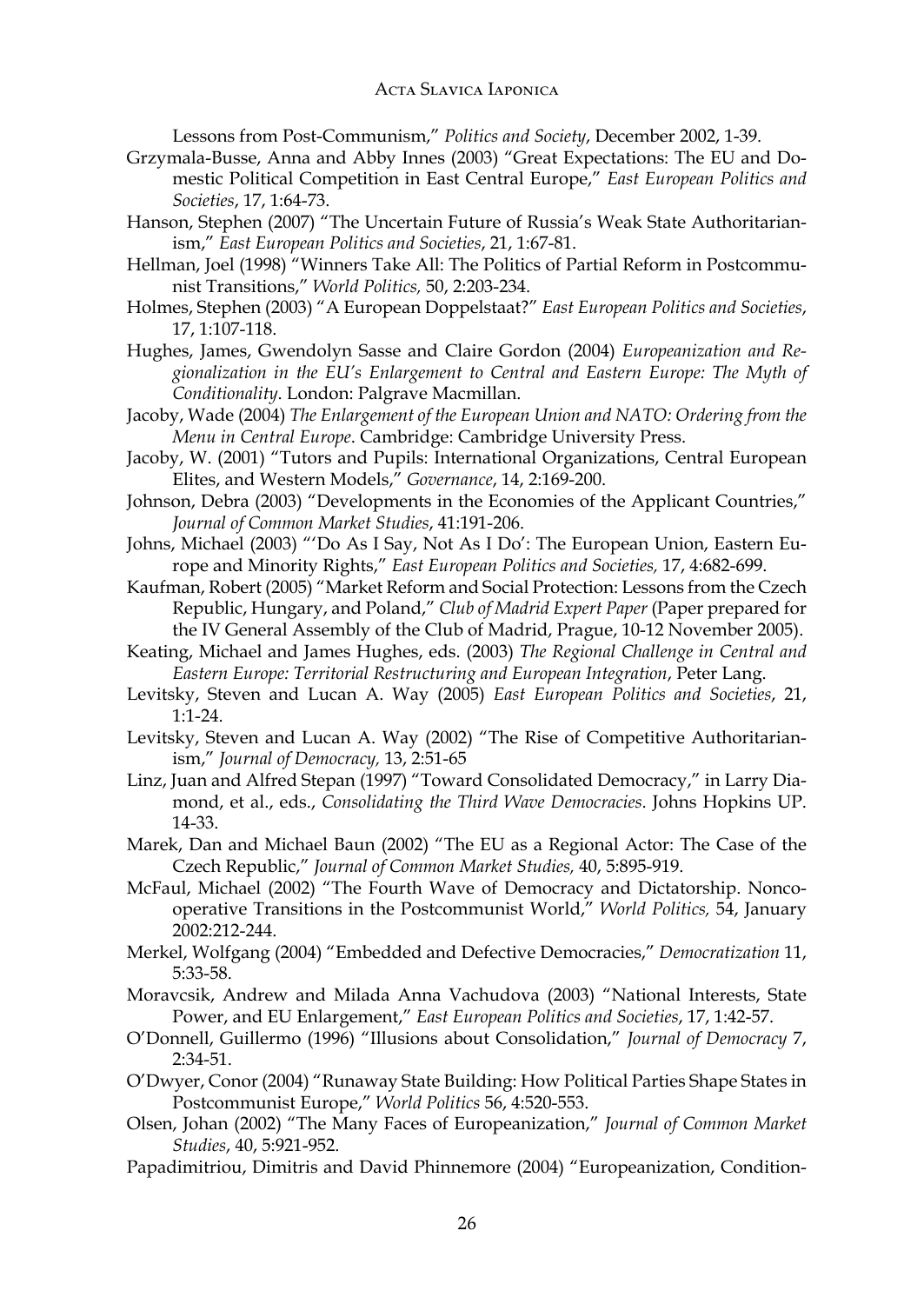ality and Domestic Change: The Twinning Exercise and Administrative Reform in Romania," *Journal of Common Market Studies* 42, 3:619-639.

- Pravda, Alex in: Jan Zielonka and Alex Pravda, eds. (2001) *Democratic Consolidation in Eastern Europe. Volume 2: International and Transnational Factors*. Oxford: Oxford University Press.
- Pridham, Geoffrey (2005) *Designing Democracy: EU Enlargement and Regime Change in Postcommunist Europe*. London: Palgrave Macmillan.
- Pridham, Geoffrey (2001) "External Causes of Democratization in Postcommunist Europe: Problems of Theory and Application," in Radoslaw Markowski and Edmund Wnuk-Lipinski, eds., *Transformative Paths in Central and Eastern Europe.* Warsaw: ISP PAN. 73-91.
- Pridham, Geoffrey (2002) "EU Enlargement and Democracy in Post-Communist States," *Journal of Common Market Studies*, 40, 5:953-973.
- Pridham, Geoffrey (2002) "European Integration and Democratic Consolidation in Southern Europe," in Pinot and Teixeira, eds., S*outhern Europe and the Making of European Union*. Columbia University Press.
- Raunio, Tapio (1999) "Always One Step Behind? National Legislatures and the European Union," *Government and Opposition,* 34, 2:180-202.
- Royo, Sebastian "Lessons for Post-Communist Europe from the Iberian Integration into the EU after Sixteen Years," *Program on Central and Eastern Europe Working Paper Series*, No. 57, Center for European Studies, Harvard University.
- Sachs, Jeffrey and Andrew Warner (1996) "Achieving Rapid Growth in the Transition Economies of Central Europe," *Development Discussion Paper* No. 544, Harvard Institute for International Development, July 1996.
- Schimmelfennig, Frank (2003) "Democratic Conditionality and Democratic Consolidation in Eastern and Central Europe" (paper presented at CES conference, Harvard University, December 2003).
- Schimmelfennig, Frank (2003) *The EU, NATO and the Integration of Europe*. Cambridge University Press.
- Schimmelfennig, Frank and Ulrich Sedelmeier (2002) "Theorizing EU Enlargement: Research Focus, Hypotheses, and the State of Research," *Journal of European Public Policy* 9, 4:500-528.
- Schimmelfennig, Frank, Stefan Engert and Heiko Knobl (2003) "Costs, Commitments and Compliance: The Impact of EU Democratic Conditionality on Latvia, Slovakia and Turkey," *Journal of Common Market Studies*, 41, 3:495-518.
- Schimmelfennig, Frank and Ulrich Sedelmeier, eds. (2005) *The Europeanization of Central and Eastern Europe.* Ithaca: Cornell University Press.
- Sissenich, Beate (2007) *Building States Without Society: The Transfer of EU Social Policy to Poland and Hungary.* Lanham, MD: Lexington Books.
- Smith, Karen (2001) "Western Actors and the Promotion of Democracy," in Jan Zielonka and Alex Pravda, eds., *Democratic Consolidation in Eastern Europe*. 31-57.
- Sztompka, Piotr (1992) "Dilemmas of Great Transformation," *Sisyphus,* 2: 9-12.
- Sztompka, Piotr (1997) "Looking Back: The Year 1989 as a Cultural and Civilizational Break," *Communist and Post-Communist Studies,* 29, 2:115-129.
- Tupy, Marian (2003) "EU Enlargement. Costs, Benefits, and Strategies for Central and Eastern European Countries," *Policy Analysis,* No. 489, Cato Institute, September 18, 2003.
- Whitehead, Laurence, ed. (1996) *The International Dimensions of Democratization: Europe and the Americas*. Oxford University Press.